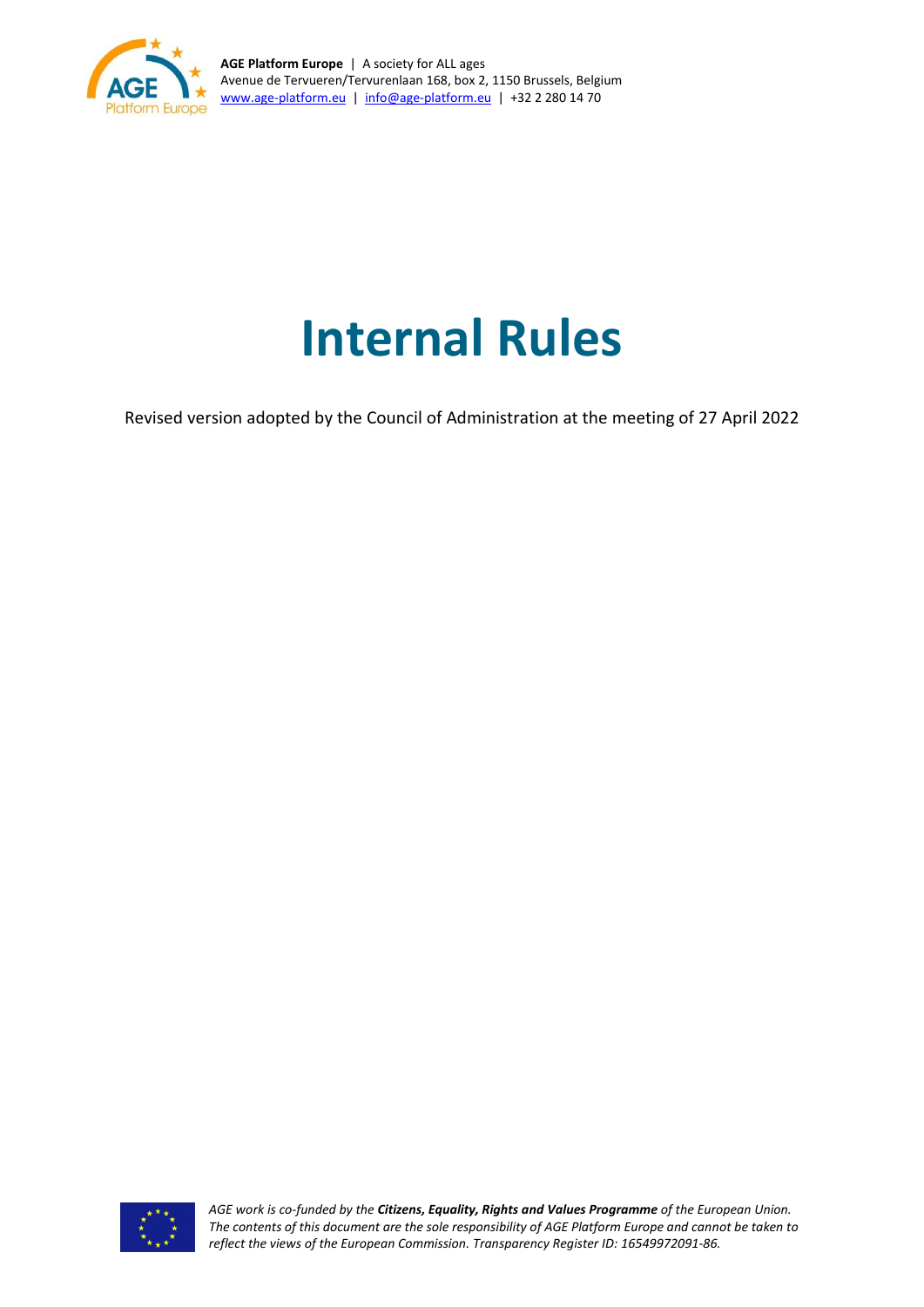

# **Contents**

| Article 1:  |                                                                 |  |  |
|-------------|-----------------------------------------------------------------|--|--|
| Article 2:  |                                                                 |  |  |
| Article 3:  |                                                                 |  |  |
|             |                                                                 |  |  |
|             |                                                                 |  |  |
|             |                                                                 |  |  |
| Article 4:  |                                                                 |  |  |
| Article 5:  |                                                                 |  |  |
| 5.1         |                                                                 |  |  |
| 5.2         |                                                                 |  |  |
| Article 6:  |                                                                 |  |  |
| 6.1         |                                                                 |  |  |
| Article 7:  |                                                                 |  |  |
| Article 8:  |                                                                 |  |  |
| 8.1         |                                                                 |  |  |
| 8.2         |                                                                 |  |  |
| 8.3         |                                                                 |  |  |
| 8.4         |                                                                 |  |  |
| 8.5         |                                                                 |  |  |
|             |                                                                 |  |  |
| Article 9:  | Procedure for the nomination and election of the President 10   |  |  |
|             |                                                                 |  |  |
| 9.1         |                                                                 |  |  |
| Article 10: |                                                                 |  |  |
| 10.1        |                                                                 |  |  |
| 10.2        | Proposal of motions or agenda items for the General Assembly 12 |  |  |
| Article 11: |                                                                 |  |  |
| 11.1        |                                                                 |  |  |
| 11.2        |                                                                 |  |  |
| 11.3        |                                                                 |  |  |
| Article 12: |                                                                 |  |  |
|             |                                                                 |  |  |
|             | Article 13:                                                     |  |  |
| 13.1        | Elections of Member State representatives to the Council 13     |  |  |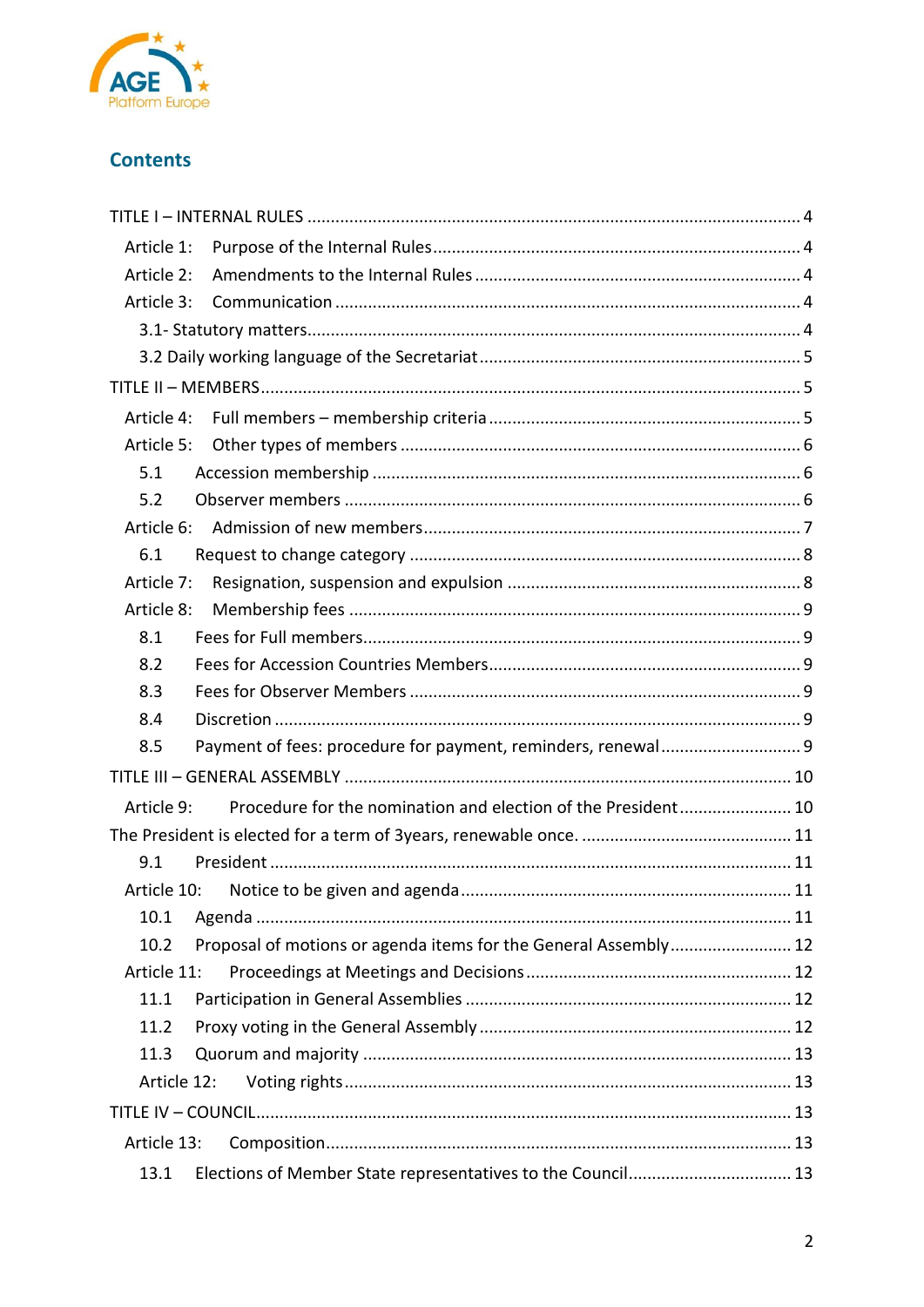

| 13.2        |                                                                               |  |
|-------------|-------------------------------------------------------------------------------|--|
| 13.3        |                                                                               |  |
| 13.4        |                                                                               |  |
| 13.5        |                                                                               |  |
| 13.6        |                                                                               |  |
|             |                                                                               |  |
| Article 14: |                                                                               |  |
| Article 15: | Meetings, working methods and decision-making process 15                      |  |
| Article 16: |                                                                               |  |
| 16.1        |                                                                               |  |
| 16.2        |                                                                               |  |
| 16.3        |                                                                               |  |
| 16.4        |                                                                               |  |
| 16.5        |                                                                               |  |
| 16.6        |                                                                               |  |
| Article 17: |                                                                               |  |
| Article 18: |                                                                               |  |
| 18.1        |                                                                               |  |
| 18.2        |                                                                               |  |
| 18.3        |                                                                               |  |
| Article 19: |                                                                               |  |
| 19.1        | Nomination of AGE representatives in external events and bodies  20           |  |
| 19.2        |                                                                               |  |
| 19.3        | Relationship between the Secretariat, the General Assembly, the Council and   |  |
|             |                                                                               |  |
|             |                                                                               |  |
| 19.5        |                                                                               |  |
|             |                                                                               |  |
| Article 20: |                                                                               |  |
| Article 21: |                                                                               |  |
| Article 22: |                                                                               |  |
| Article 23: |                                                                               |  |
| Article 24: |                                                                               |  |
|             |                                                                               |  |
|             | STATEMENT OF COMPLIANCE TO THE RELEVANT ELIGIBILITY CRITERIA AND OF ADHERENCE |  |
|             |                                                                               |  |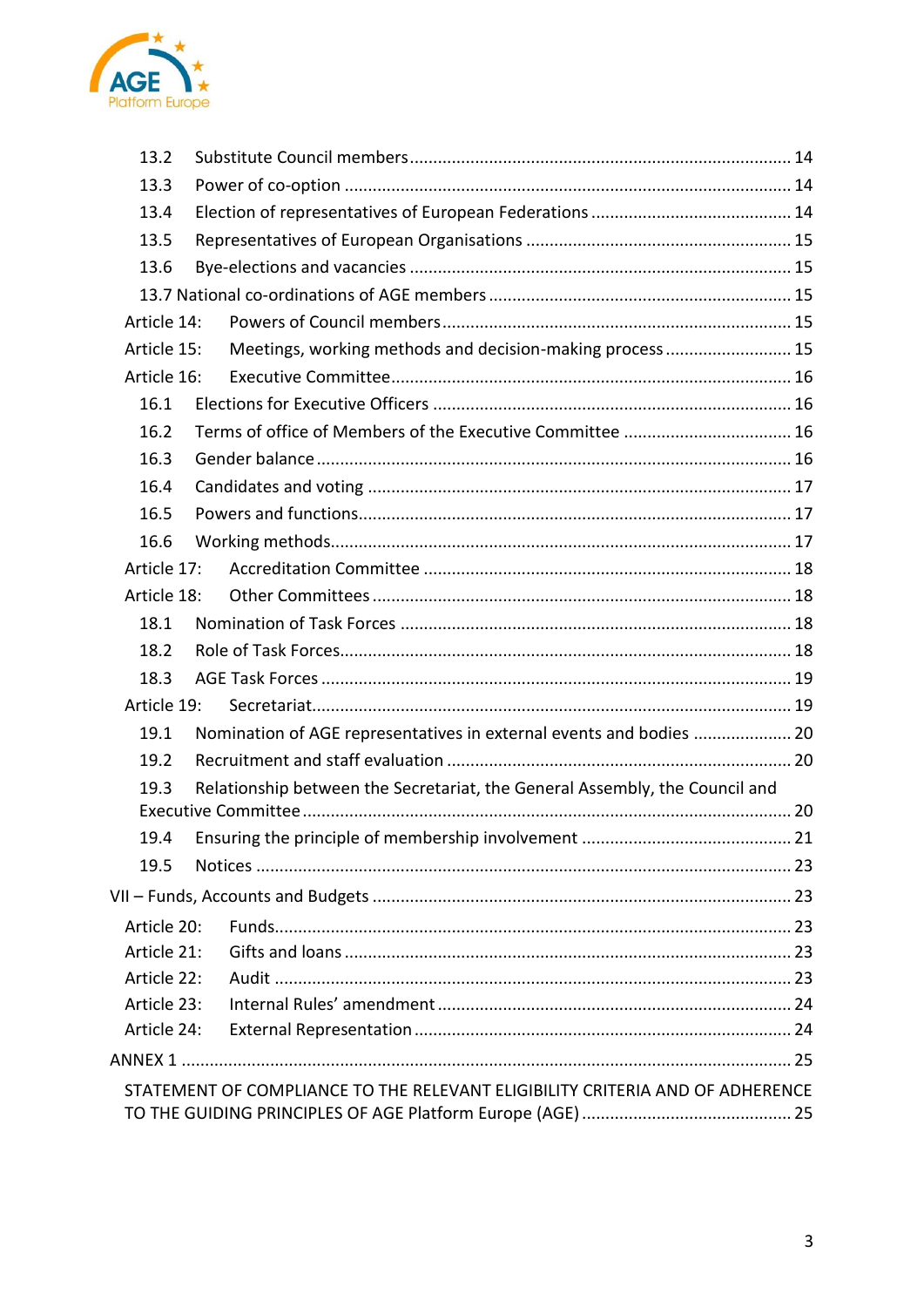

# <span id="page-3-0"></span>**TITLE I – INTERNAL RULES**

# <span id="page-3-1"></span>**Article 1: Purpose of the Internal Rules**

Article 23 of the Statutes of the international non-profit association "AGE Platform Europe" state that:

*The Council shall have the power to make, repeal and amend Internal Rules for any matter concerned with the administration of the affairs of the Association to complement these Statutes and to define the rules whereby the Association shall function provided they are not inconsistent with these Statutes. Such Internal Rules and any repeals or amendments shall have effect until set aside by the Council* 

These internal rules are supplementary and subordinate to the Statutes and in case of a contradiction between the Internal Rules and the Statutes of the Association, the latter shall prevail.

# <span id="page-3-2"></span>**Article 2: Amendments to the Internal Rules**

In accordance with Article 23 of the Statutes of the Association, the Council adopts and amends the Internal Rules when necessary.

Council members may propose amendments to the Internal Rules by submitting their request in writing<sup>1</sup> with all relevant justifications to the Secretariat at least three months prior to the next Council meeting. Within one month, the Secretariat is responsible for checking the legal implications and conformity with the Statutes of the proposed amendment(s) and for forwarding the request for amendment(s) with the supporting documents to the Executive Committee with its comments. The Executive Committee then verifies whether the request is eligible and can be added on the agenda of the next Council meeting. The request for amendment(s) and the supporting documents are sent to the Council members together with the agenda at least two weeks prior to the meeting.

Decisions regarding amendments to the Internal Rules require the qualified majority of two thirds of the votes present or represented. The agreed amendment(s) take(s) effect immediately.

# <span id="page-3-3"></span>**Article 3: Communication**

#### <span id="page-3-4"></span>**3.1- Statutory matters**

English and French are the official languages of the association. The Statutes and Internal Rules are translated into these two languages.

<sup>1</sup> See Article 19.4 of the Internal Rules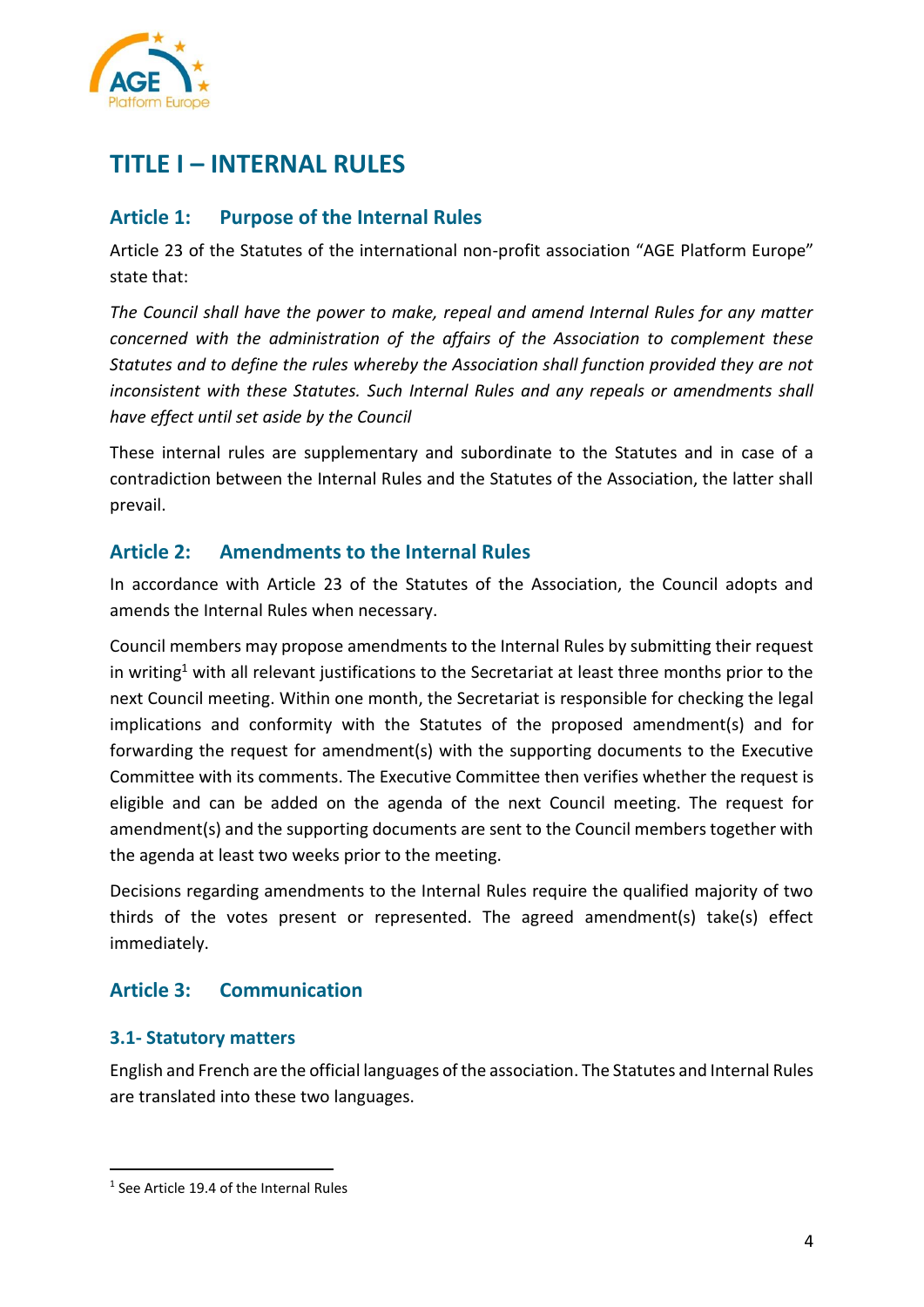

Regarding the General Assembly and Council of Administration meetings:

• The calls, agendas and proceedings of these meetings are translated into English and French; these translations might be done using automated translation tools.

• Interpretation is provided from/into English and French during the General Assembly and Council of Administration meetings. However, In response to identified needs and where resources permit, AGE may provide interpretation in a third EU language at the General Assembly meetings; this possibility will be clearly included into the call to the General Assembly.

#### <span id="page-4-0"></span>**3.2 Daily working language of the Secretariat**

English is the daily working language of AGE Secretariat, including in relation to any working groups established within the association (e.g. task forces). However, in response to identified needs and where resources permit, the Secretariat may use other EU languages to translate documents (using automated translation tools) or in communication with members.

# <span id="page-4-1"></span>**TITLE II – MEMBERS**

## <span id="page-4-2"></span>**Article 4: Full members – membership criteria**

When applying for membership, organisations have to demonstrate that they meet the criteria mentioned in the Statutes for the category they wish to join, or to introduce other evidence/arguments to justify why they should be categorised as such. For example, to be eligible in the "European Federation" category, organisations which have members in less than one third of European Economic Area countries but which can demonstrate that they are representative of a substantial number of older people in a part of Europe would be considered as meeting the eligibility criteria.

Applicants must use the formal application form and send all relevant documents including financial information to support their application. The Accreditation Committee analyses each application and makes a recommendation to the Council as to whether the applicant meets the requested criteria and the level of membership fees they should be charged.

Organisations "of" or "directly representing" older or retired people versus organisations working "for" older people (relevant to Article 9 (b), Article 13 and Article 16 of the Statutes.

In order to ensure that AGE is truly representative of older people, the following criteria have been introduced in articles 9(b), 13 and 16 on the election of the President, Council members for those countries who have two seats and Executive Committee:

- o The President must come from an organisation "of" older people
- o At least one of the two Council members from large EU countries must come from an organisation "of" older people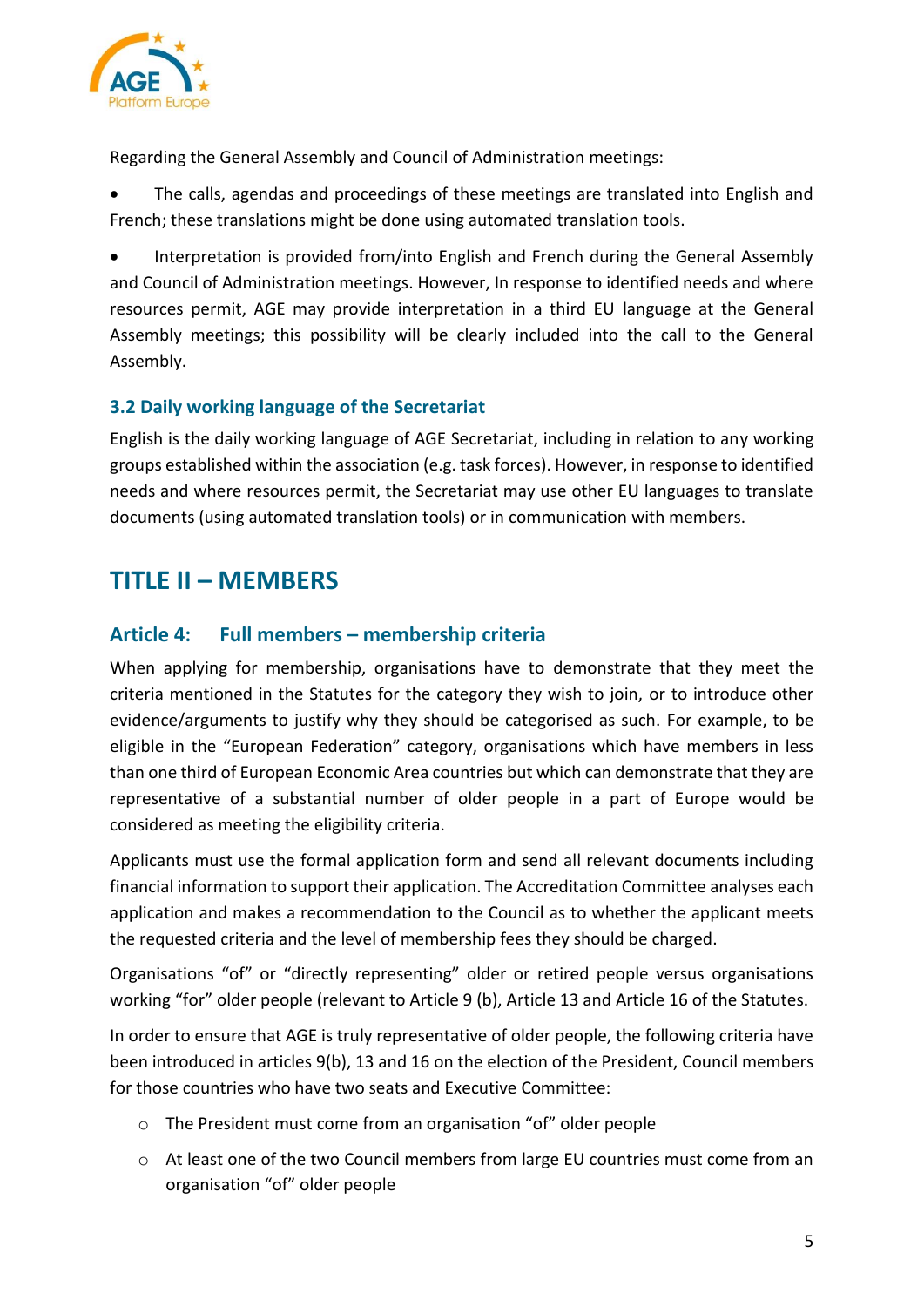

o A majority of Executive Committee members must come from organisations "of" older people.

This is why when applying for membership, applicants have to state whether they are an organisation "of /directly representing older people" or an organisation "working for older people". Organisations "of/directly representing" older people are requested to justify their statement with reference to all three following indicative criteria or to introduce other evidence/arguments to justify why they should be categorised as such. The indicative criteria which have to be used by applicants are:

- $\circ$  the organisation has in its main decision-making body with a majority of members who are over 55 years old
- $\circ$  the organisation has as members a majority of older and/or retired people, either individually or via member organisations
- $\circ$  there is a direct, constitutional link between the older members and the main decisionmaking body
- o if the organisation provides services to older people, there are mechanisms to ensure that service users are enabled to express their views on service delivery.

# <span id="page-5-0"></span>**Article 5: Other types of members**

#### <span id="page-5-1"></span>**5.1 Accession membership**

In accordance with Article 5 of the Statutes, the Council, in consultation with the Executive Committee and the Secretariat and depending on budget availability, will decide whether or not to offer to refund travel and accommodation expenses to Accession Members in connection with their participation in the meetings and working groups of the Association. The Association will strive to secure the necessary funds to enable Accession countries organisations´ full participation in all activities.

Upon accession of their country to the European Union, the Accession members may apply for Full membership in the category of their choice provided they meet the eligibility criteria.

#### <span id="page-5-2"></span>**5.2 Observer members**

Observer membership is an alternative category for organisations that cannot apply for full membership. It is possible to offer one-year participation to AGE as an Observer before becoming Full member, upon the request of the applicant and to avoid losing the opportunity to recruit a new member.

As mentioned in the preamble of AGE Statutes, all members including Observer members must be non-for-profit senior organisations and/or social economy actors (third sector, NGOs…) working with or for older people, who seek to reinforce and give credibility to the views articulated by older and retired people about their opinions, needs and interests.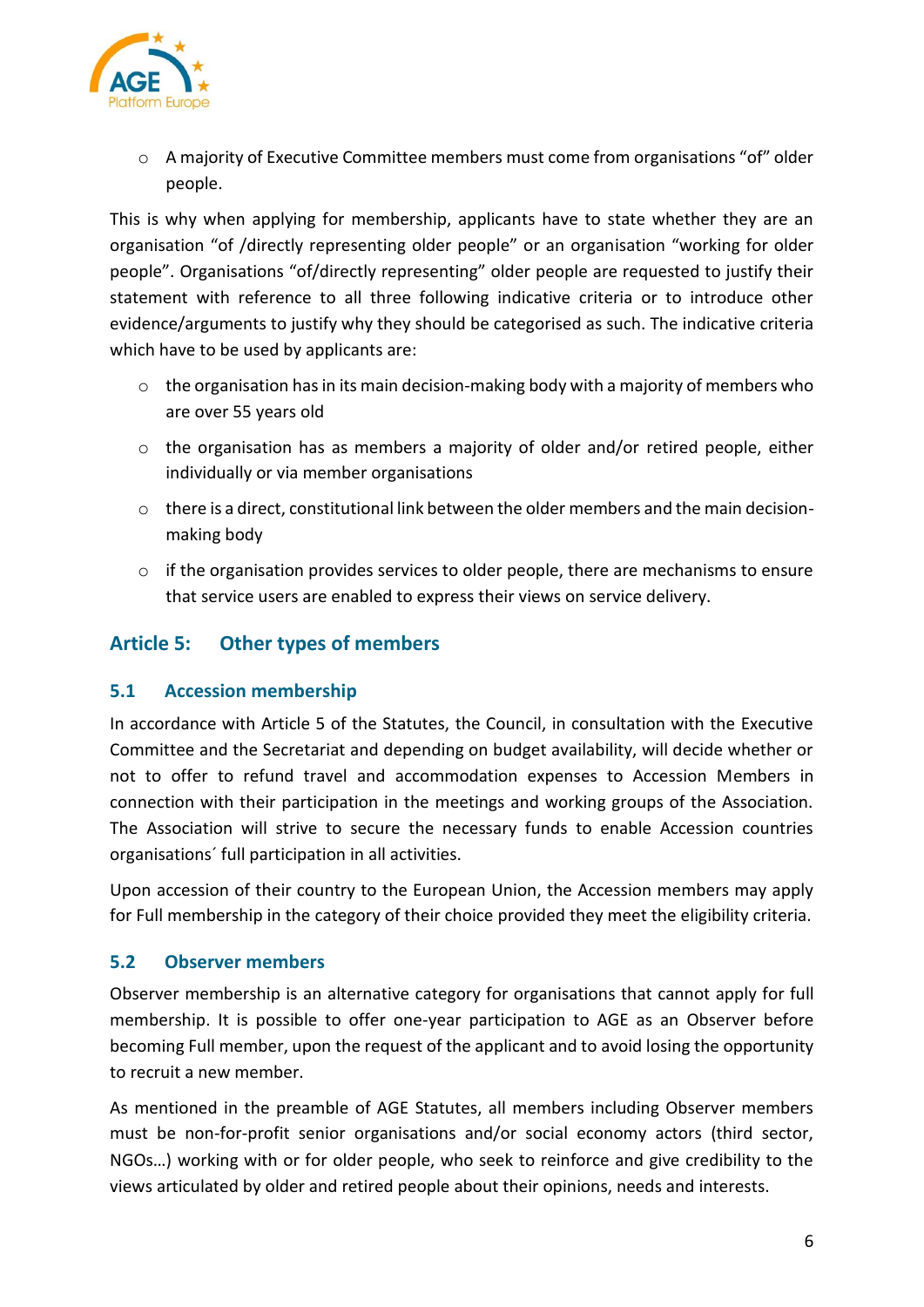

Travel and accommodation costs of observer members will not be covered by the Association, but their involvement in all activities will be actively encouraged by other means (through information dissemination and feedback retrieval and by facilitating their participation at meetings at their own costs).

# <span id="page-6-0"></span>**Article 6: Admission of new members**

All organisations applying for membership of AGE must complete the formal application form (available on the website or upon request), and forward it to the Secretariat for the attention of the Accreditation Committee, together with a copy of

- o the organisation's most recent Annual Report
- o the organisation´s latest financial Report and accounts
- o the organisation's updated Constitution, Statutes or other legal document establishing the organisation, and all modifications thereto.
- o Information about their membership:
	- for organisations composed of individual members: an updated estimation of their membership
	- for organisations grouping associations: an updated list of their member associations including relevant details (address, telephone, fax, e-mail and website address) on electronic format for inclusion in AGE´s website
- o the declaration of compliance to the eligibility criteria and of adherence to the Guiding Principles (Annex 1 of the Application Form) duly signed by the person authorized to represent the organization externally.

All applications received up to four weeks prior to a Council meeting will be examined by the Accreditation Committee who will report to the next meeting of the Council. If an application is received less than 4 weeks before a Council meeting, the Accreditation Committee may decide to take it to the following Council meeting.

The Accreditation Committee reports to the Council, listing all applications received since the last meeting of the Council. For each application, the Accreditation Committee will recommend one of the following: acceptance; rejection; application to be considered at the next Council meeting because received less than 4 weeks before the Council meeting; further investigation by the Accreditation Committee.

If the Council approves an application, the application will be provisionally accepted pending ratification by the next General Assembly. Applicants who are provisionally accepted will receive a letter informing them of this fact and will be asked to pay the appropriate membership fee. They will then be entitled to receive all information and to attend meetings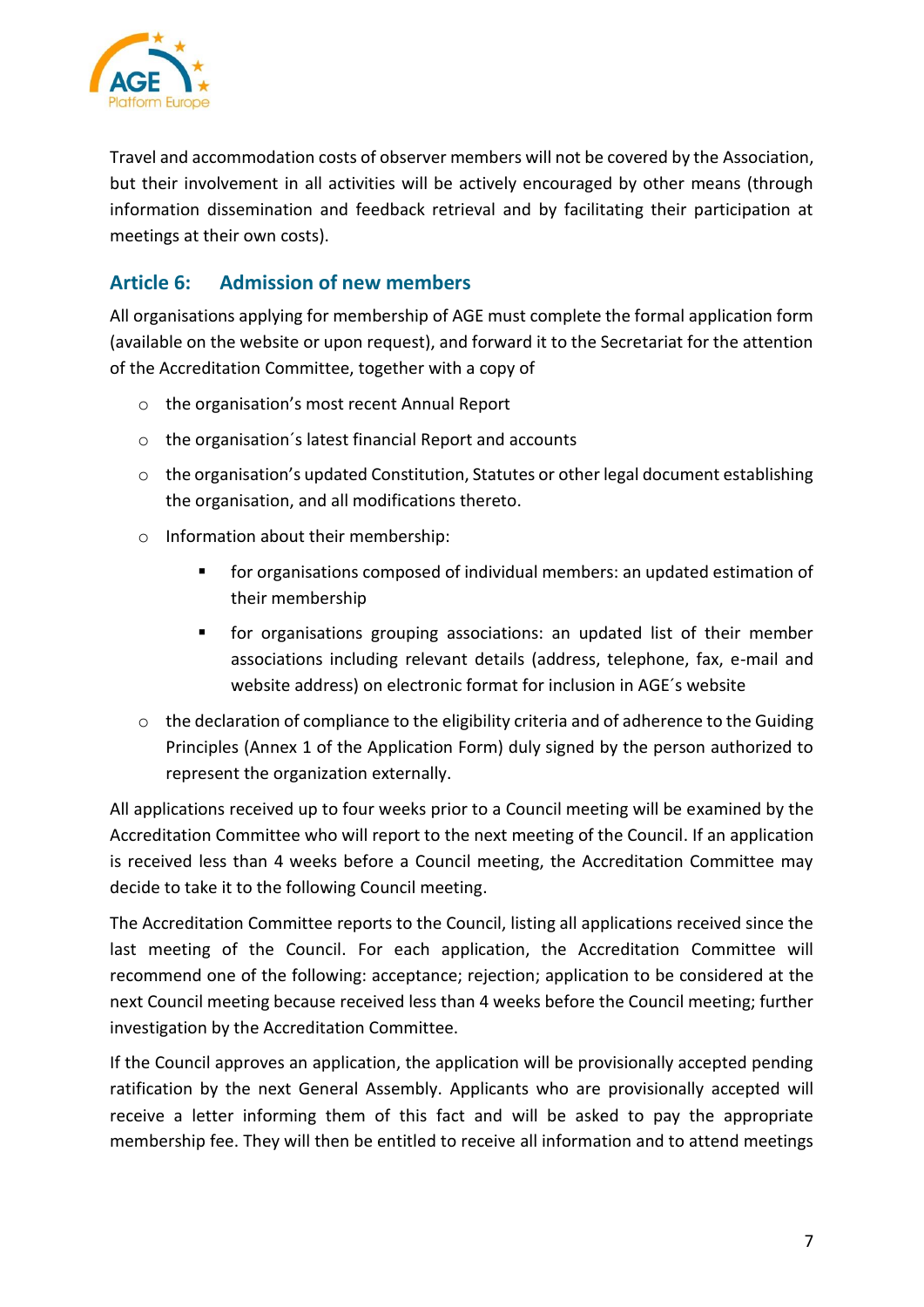

in accordance with the Statutes and the Internal Rules, until their application is ratified by the General Assembly.

A letter will also be sent to applicants who are rejected by the Council, or whose application is to be considered at the following meeting, or whose application requires further investigation. If an applicant is rejected by the Council, the Accreditation Committee will provide a written explanation of the grounds on which the application has been rejected. The Accreditation Committee may decide to advise rejected applicants of the possibility of applying for another category of membership. The rejected applicant will have the right to appeal against the rejection to the following General Assembly.

Any applicant who is rejected by the General Assembly may apply again in the following year.

#### <span id="page-7-0"></span>**6.1 Request to change category**

Members shall submit in writing<sup>2</sup> to the Accreditation Committee their request to change the category to which they belong as soon as they determine they no longer meet the eligibility criteria for that category or if they wish to change category. All relevant documents must be submitted to the Accreditation Committee with the request to change category. The Accreditation Committee will examine the request and will make a recommendation to the Council. No change can be made between the date of notification of a General Assembly and the date of that General Assembly.

# <span id="page-7-1"></span>**Article 7: Resignation, suspension and expulsion**

Members must submit their resignation in writing3 to the President.

In the event a Member fails to either:

- o respect the Statutes, interests or objectives of the Association;
- o pay the membership fee after a second and final reminder has been sent; or
- o refrain from undertaking activities bringing the Association into disrepute.

The Accreditation Committee shall discuss the matter with the Member prior to making a recommendation to the Council with regard to the suspension or expulsion of the Member. If the Council confirms the recommendation made by the Accreditation Committee, the proposal is put forward to the next General Assembly. The Member shall be given the opportunity to defend its case at the General Assembly. If the decision of suspension or expulsion is confirmed by the General Assembly, it shall have immediate effect.

<sup>&</sup>lt;sup>2</sup> See Article 19.4 of Internal Rules

<sup>&</sup>lt;sup>3</sup> See Article 19.4 of Internal Rules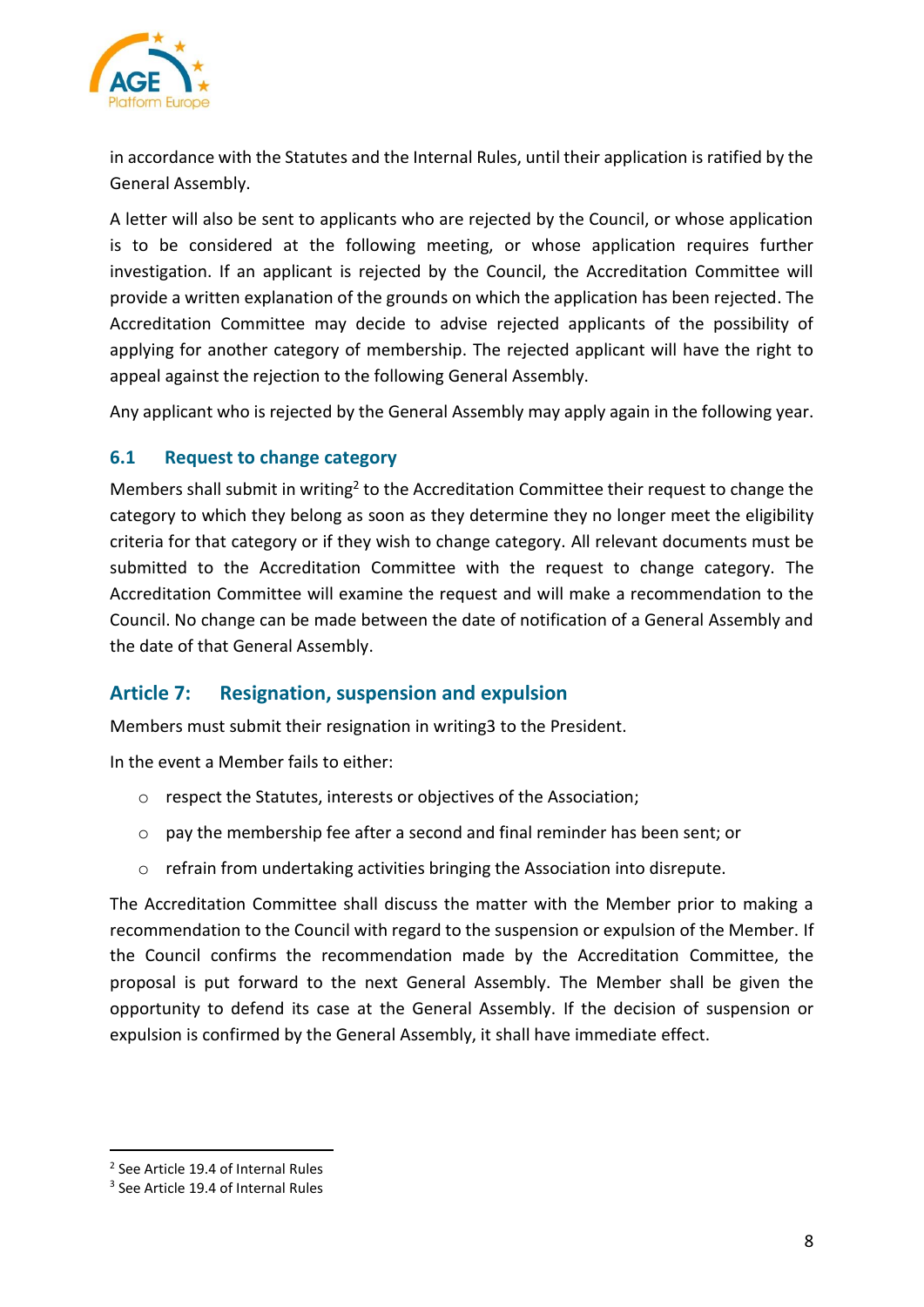

# <span id="page-8-0"></span>**Article 8: Membership fees**

Membership fees for the following year are decided by the General Assembly.

#### <span id="page-8-1"></span>**8.1 Fees for Full members**

Fees for Full members are calculated on annual basis. Further information of fees is available on AGE website and upon request.

Applicants are requested to calculate their fee level and, except for members paying the maximum amount, to provide supporting documentation (financial report of the previous year).

If the Accreditation Committee is not satisfied with the figure proposed, it will write to the member concerned explaining its concerns. If the member does not provide a satisfactory answer, the President of the Accreditation Committee will make a confidential report to the Executive Committee. A copy of this report must be sent to the member concerned in advance of the meeting, leaving enough time for the member to write to the Executive Committee. The Executive Committee will then make a final decision on the level of fee to be paid by that member and will communicate its decision to the member in writing.

#### <span id="page-8-2"></span>**8.2 Fees for Accession Countries Members**

Fees for Accession members are the same as Observer members (c.f. 8-3 and 8-4).

#### <span id="page-8-3"></span>**8.3 Fees for Observer Members**

Fees for Observer members in 2014 are 350 Euro.

#### <span id="page-8-4"></span>**8.4 Discretion**

Organisations with limited resources may ask for their fees to be reduced by submitting their request in writing<sup>4</sup> to the Accreditation Committee together with relevant information. The Accreditation Committee shall analyse their request carefully and make a recommendation to the Executive Committee who shall decide on their request. The level of fees a member is contributing will not affect its level of involvement in the Association´s activities.

#### <span id="page-8-5"></span>**8.5 Payment of fees: procedure for payment, reminders, renewal**

Fees are calculated on the basis of a calendar year and are payable at the beginning of the year. All members receive a bill from the Secretariat in January of each year. The bill is payable within one month.

For new members, fees become due on provisional acceptance of membership. All new members will be asked to pay the annual membership fee on a pro-rata basis for the time remaining (number of full months) until the end of the year. New members will receive a bill

<sup>4</sup> See Article 19.4 of Internal Rules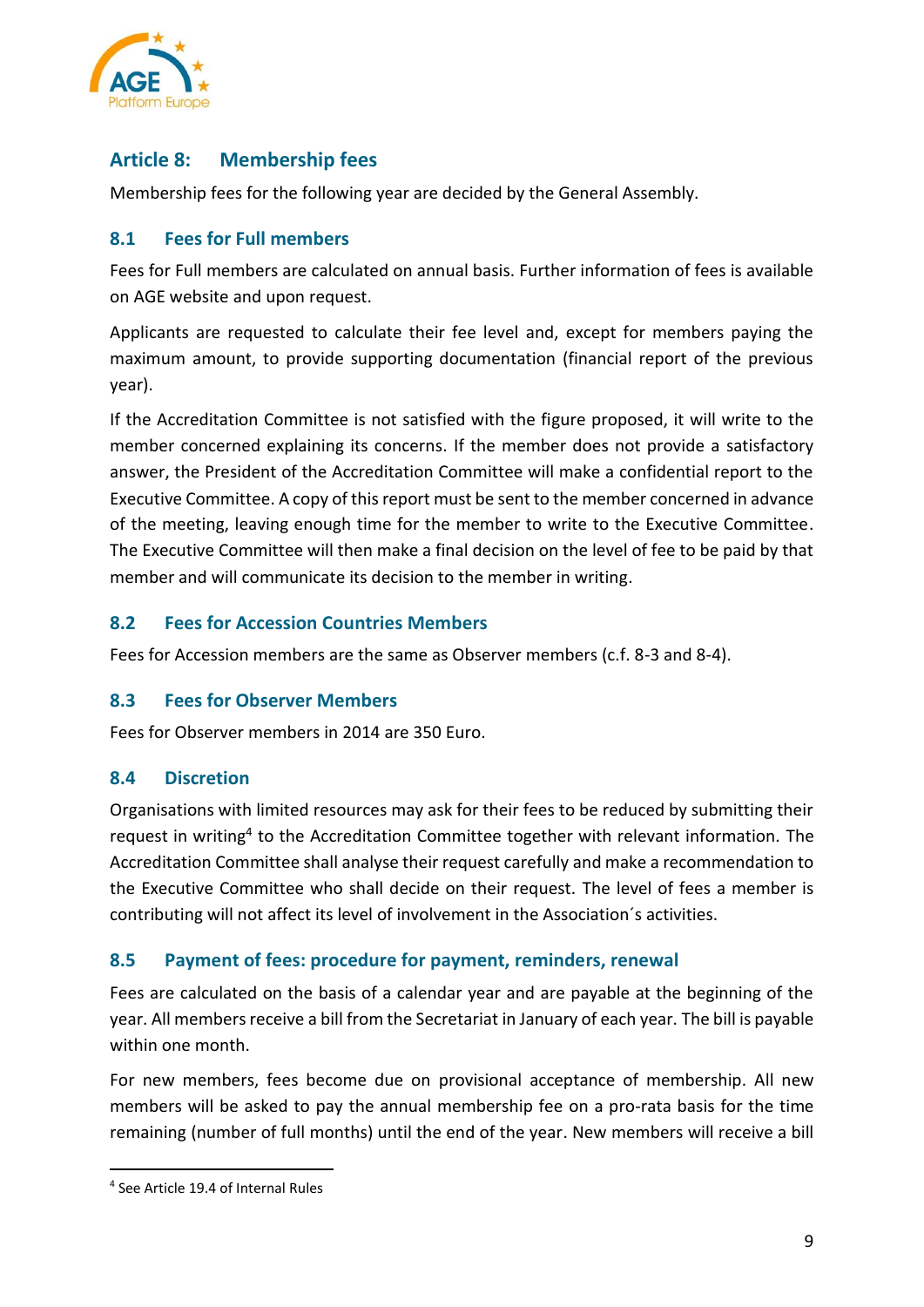

for the agreed fee level within two weeks following the provisional approval of their application by the Council. The bill is payable within one month.

Fees bills are to be paid in EURO by international postal money order or international bank money order to the bank account indicated on the bill. All bank and transfer costs are to be covered by the member. Cheques are no longer acceptable.

If a member has failed to pay its fees two months after it has been billed, the Secretariat will send a first reminder in writing.

If a member still fails to pay its fees two months after the first reminder has been issued, the Secretariat will send a second and final reminder in writing with a request that the fee should be paid immediately.

Members who have failed to pay their fees one month after the second and final reminder has been issued are referred to the Accreditation Committee. The Accreditation Committee will contact the failing member to discuss the issue before making a recommendation to the following Council who will decide whether or not to exclude the member.

# <span id="page-9-0"></span>**TITLE III – GENERAL ASSEMBLY**

# <span id="page-9-1"></span>**Article 9: Procedure for the nomination and election of the President**

Each full member is entitled to nominate one candidate for President. Candidates must meet the eligibility criteria laid down in the Statutes, Article 9 b) and Internal Rules, Article 4. The Secretariat and the Accreditation Committee may take appropriate steps to ascertain whether candidates meet the criteria.

Nominations must be made in writing<sup>5</sup> to the Secretariat 6 weeks prior to the General Assembly. Nominations must include a statement in writing (maximum of one side of A4 paper) in support of the candidacy. These statements will be sent to the members together with the complete list of candidates at least four weeks prior to the General Assembly. In the event of a contest, the agenda for the General Assembly will include brief presentations by the candidates.

The election of the President shall require an absolute majority and will be conducted using the SAV system (see Appendix).

In accordance with Article 12 of the Statutes, only delegates of Full Members in good standing will receive 1 ballot paper each.

The votes will be counted at the General Assembly. The Accreditation Committee is responsible for scrutinising the election. The results will be announced at the Assembly.

<sup>5</sup> See Article 19.4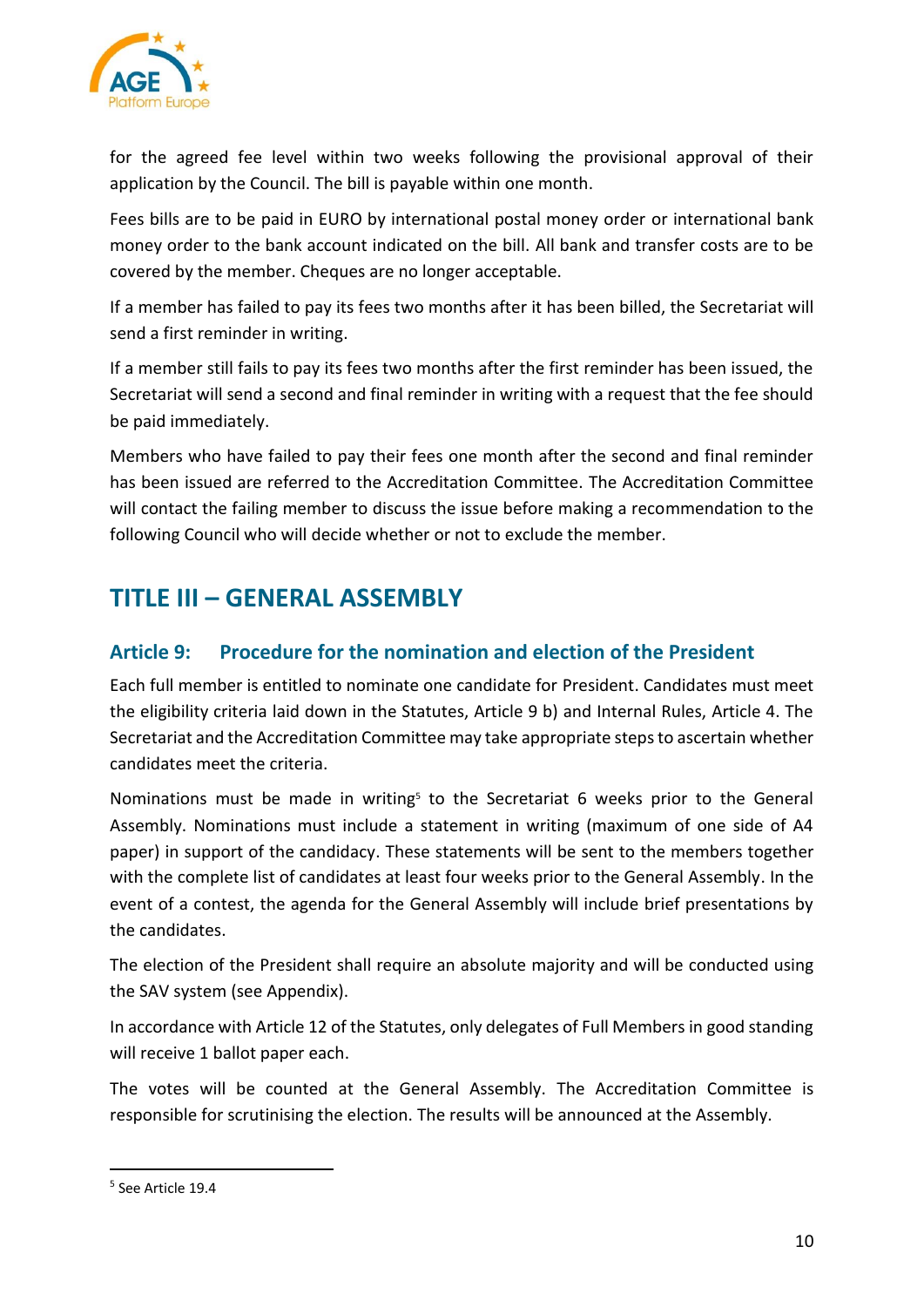

<span id="page-10-0"></span>The President is elected for a term of 3years, renewable once.

The rules on the term of office will not preclude individuals who have previously served on the Council in another capacity becoming President. Similarly, immediate past Presidents will be eligible for election to the Council in another capacity, if properly nominated and elected in accordance with the provisions of the Statutes and Internal Rules.

#### <span id="page-10-1"></span>**9.1 President**

Elected by the General Assembly the President is accountable to the General Assembly and reports to the Council.

The President must adhere to and comply with AGE principles. S/he must always act in the best interest of the Association and in accordance with the agreed policies and code of conduct.

The President has the following powers and Tasks:

- o Chairing the meetings of the General Assembly, Council of Administration and Executive Committee.
- o Supervision, on behalf of the Executive Committee, of the activities of the Secretariat in coordination with the Secretary General.
- o If so required by the urgency of the matter, the President can take any appropriate measure after having consulted with the members of the Executive Committee and the Secretary General. S/he will report such action to the following meeting of the Executive Committee who will be asked to ratify this decision.

The President has the casting vote when there is an equal number of votes cast on a point of the agenda. This applies to all statutory meetings governed by the internal rules and statutes, chaired by the President, or a Vice President if s/he is replacing the President, as set out in these statutes or the internal rules.

#### <span id="page-10-2"></span>**Article 10: Notice to be given and agenda**

#### <span id="page-10-3"></span>**10.1 Agenda**

The agenda for the General Assembly must cover the following items: the adoption of the agenda for the meeting, in accordance with the provisions of the Statutes Article 10, a full report of activities and financial report covering the period since the last General Assembly, the work programme and budget for future activities, the report of the Accreditation Committee on applications for membership and if necessary the elections for the President and the Council in accordance with the provisions of the Statutes and Internal Rules governing terms of office and re-elections. The Council may put other matters on the agenda as appropriate.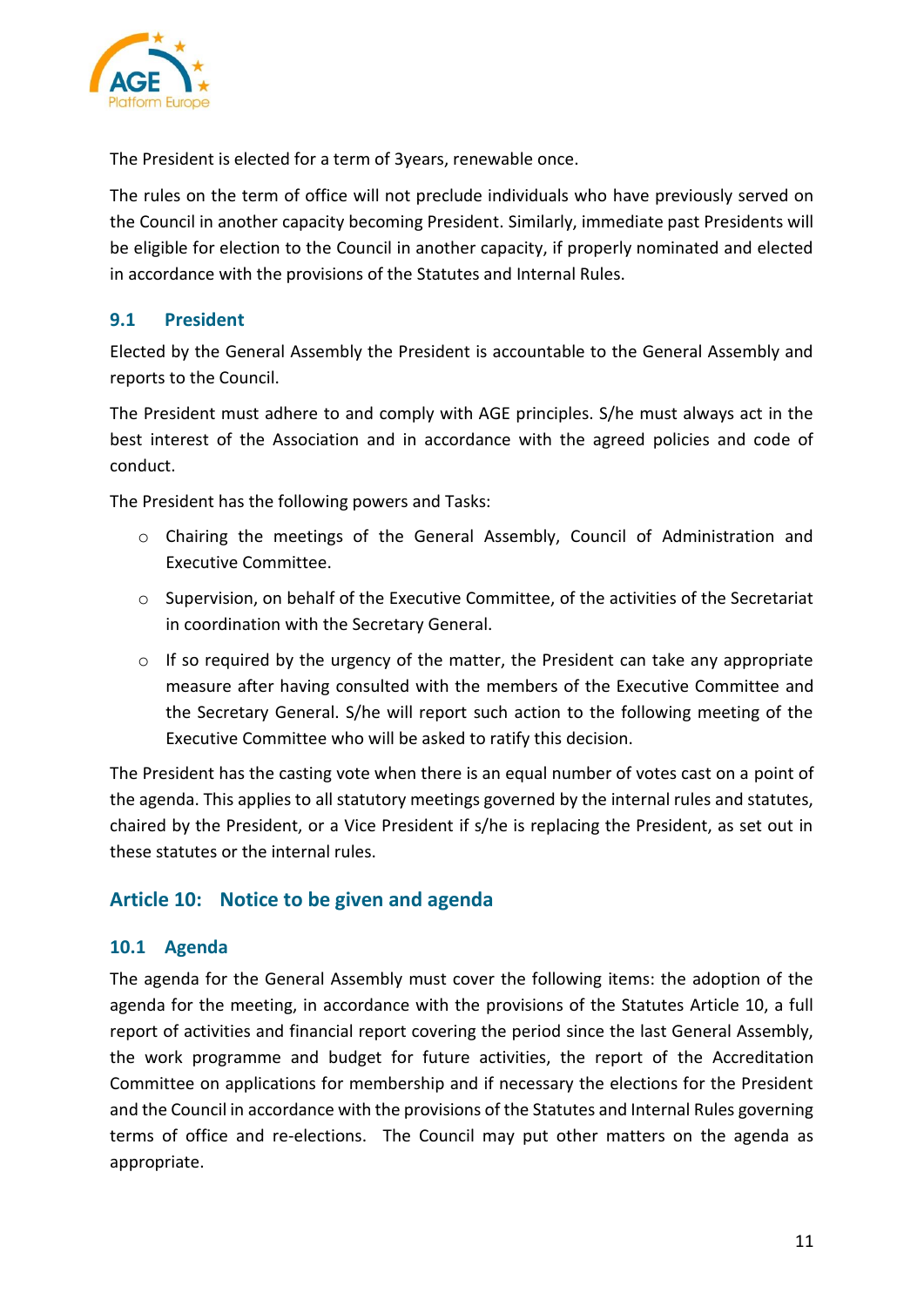

## <span id="page-11-0"></span>**10.2 Proposal of motions or agenda items for the General Assembly**

In accordance with Article 10 of the Statutes, Full members may propose motions or request topics to be debated by the General Assembly*.*

To be in order, a motion, or a request to include a subject on the agenda must be submitted to the Secretariat in writing<sup>6</sup> and must state which member is making the submission. If the motion or request is received less than 48 hours before the beginning of the meeting, the Secretariat is entitled to refuse to accept it.

Motions may not contain more than 250 words and must clearly state what action/decision is proposed to the General Assembly. Motions are discussed and voted upon at the General Assembly. The Council is then responsible for taking action to implement the motion and reports back to the next annual General Assembly. If no decision can be made at the GA, the motion is referred to the Council for further discussion. The Council is then responsible for presenting a new proposal at the next General Assembly. If the matter addressed in the motion is urgent, the General Assembly can mandate the Council to take action before the next General Assembly.

## <span id="page-11-1"></span>**Article 11: Proceedings at Meetings and Decisions**

#### <span id="page-11-2"></span>**11.1 Participation in General Assemblies**

Each Full Member in good standing is entitled to appoint one delegate to the General Assembly. Each Accession or Observer Member is entitled to appoint one observer to attend the General Assembly. The attendance of additional observers or participants is at the discretion of the Secretariat, in consultation with the Council.

The Secretariat may take appropriate steps to ascertain which individuals have been properly authorized as delegates or observers. However, members must take responsibility for communicating their choice of delegate by returning the registration form to the Secretariat at least 30 days prior to the meeting.

There is no automatic entitlement of Full Members or others to refund of travel, accommodation, or subsistence expenses in relation to attendance at the General Assembly. The Council, on the advice of the Secretariat, will decide for each General Assembly on whether any help with expenses can be offered, and on what basis.

#### <span id="page-11-3"></span>**11.2 Proxy voting in the General Assembly**

Members have the right to vote by proxy, by naming the authorised delegate of another member to vote on their behalf. Members wishing to vote by proxy must inform the Secretariat in writing<sup>7</sup> at least 48 hours in advance of the beginning of the meeting. The

<sup>6</sup> See Article 19.4 of the Internal Rules

<sup>&</sup>lt;sup>7</sup> See Article 19.4 of the Internal Rules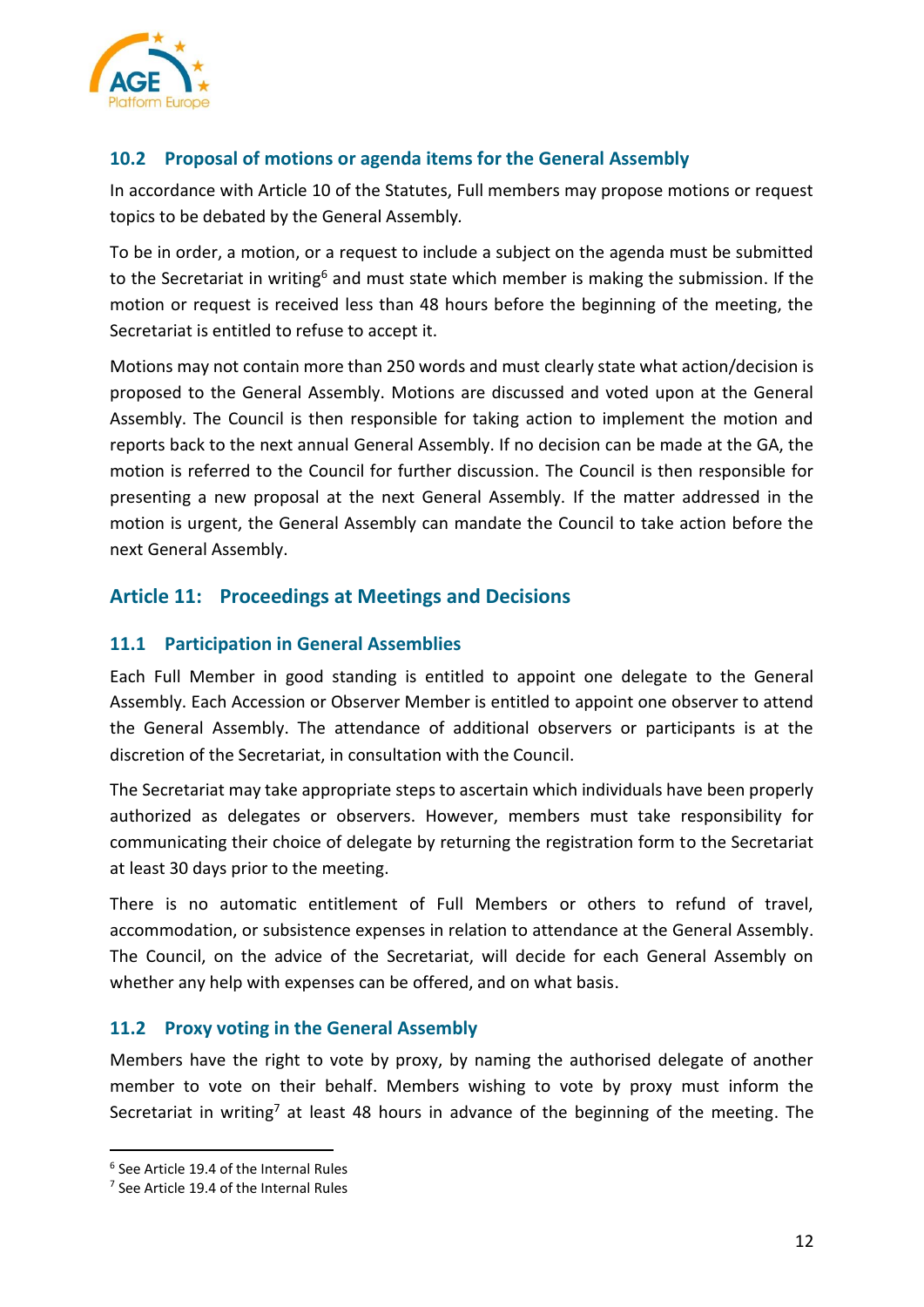

Secretariat may not accept any other form of notification, or notification from any other source.

No delegate may exercise more than one proxy vote, in accordance with the provisions of the Statutes.

The matter of how a proxy vote is cast is entirely decided between the two parties concerned. The Secretariat, Accreditation Committee and Council will not enter into any discussion with members who are dissatisfied with the casting of a properly authorised proxy vote.

#### <span id="page-12-0"></span>**11.3 Quorum and majority**

In the case of a tie, the President has the casting vote.

In the case of a postal vote, the correspondence will be addressed to the authorized delegates who were nominated to attend the last General Assembly.

#### <span id="page-12-1"></span>**Article 12: Voting rights**

Only Full members who have paid their membership fees for the year are entitled to vote.

# <span id="page-12-2"></span>**TITLE IV – COUNCIL**

# <span id="page-12-3"></span>**Article 13: Composition**

#### <span id="page-12-4"></span>**13.1 Elections of Member State representatives to the Council**

AGE members are elected by all Full members established in each Member State. If a Full member joins the organisation while Council representatives are already nominated, they can participate in the next election.

Only if Full members cannot agree on the nomination of their representative(s) to the Council, elections for national representatives to the Council will be held during the General Assembly.

Each member eligible to vote in the election of the representative(s) of a Member State may nominate 1 candidate to stand in the election of their own Member State. Nominations must be made to the Secretariat in writing8 two weeks prior to the General Assembly. The list of candidates is sent to the Full members of the relevant Member State at least one week prior to the General Assembly.

The Secretariat and the Accreditation Committee will be responsible for arranging the verification of lists of candidates and of those eligible to vote.

<sup>8</sup> See Article 19.4 of the Internal Rules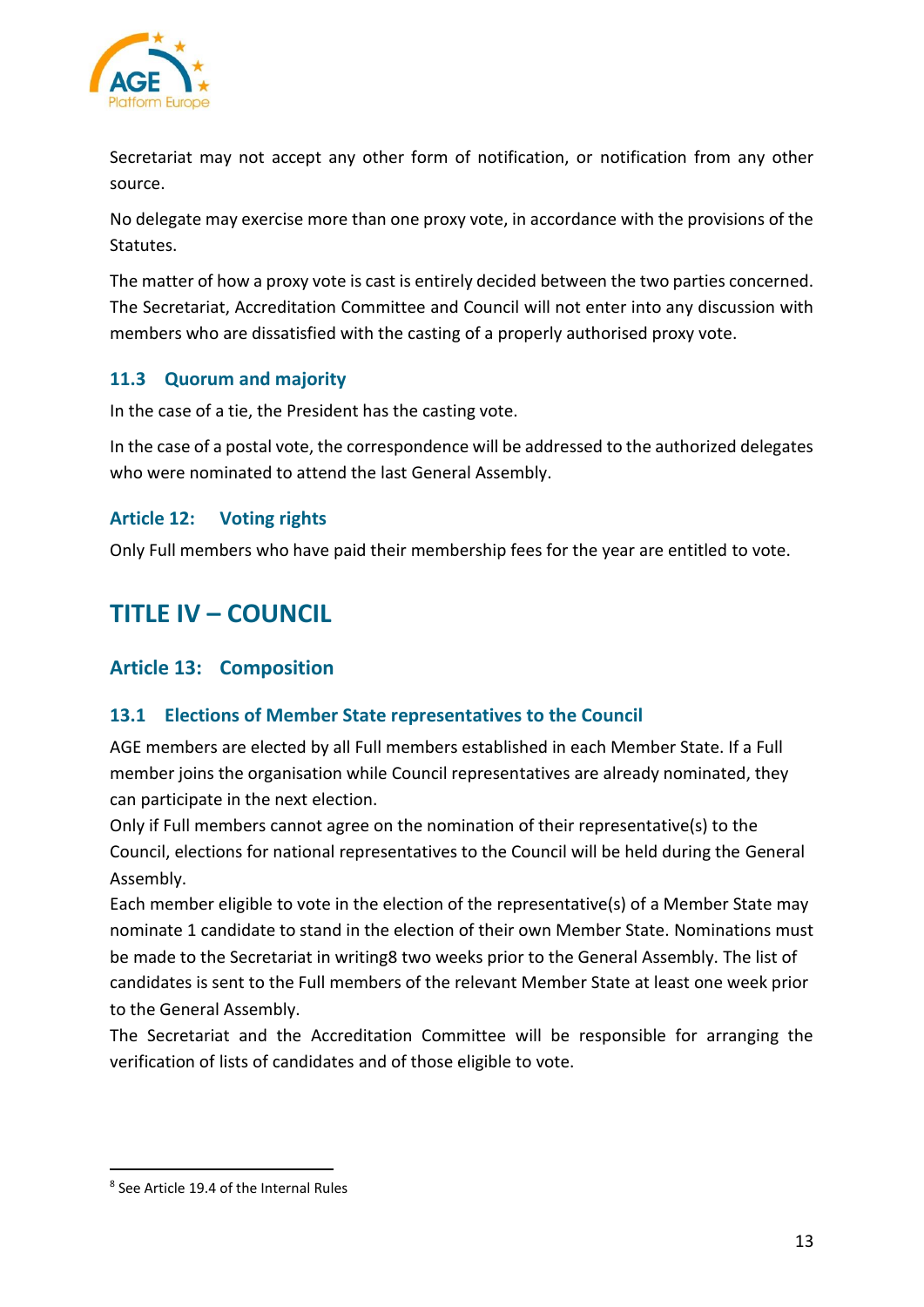

At the start of the election, each Member State delegation will be asked to name a Returning Officer. If agreement is not reached, the Accreditation Committee will nominate a Returning Officer, who may not be a member of that delegation.

The following Member States will be entitled to elect 2 representatives to the Council: France, German, Italy, Spain, and Poland. At least 1 of the representatives must be from an organisation "of" or "directly representing" older people. The rules covering definition of organisations for this purpose are dealt with above in Article 4.d. of the Internal Rules.

Voting will be conducted using the SAV and STV systems (see Appendix).

The Accreditation Committee will arbitrate in the event of a dispute.

If there are no candidates, then the Council may co-opt someone from the Member State in question. The Council shall first seek a representative of a Full Member organisation. If this is not possible, the Council has discretion to select any person who can represent the interests of older people in that Member State.

#### <span id="page-13-0"></span>**13.2 Substitute Council members**

For each of the representatives of Member States, of the European Federation and of the European Organisations, a substitute will be elected at the same time and using the same procedure as for the election of the Council member. Elections of Council members and substitutes shall be confirmed by the General Assembly.

The choice of Full members and substitutes shall aim at an optimal participation of older people in the Association.

#### <span id="page-13-1"></span>**13.3 Power of co-option**

The Council shall have the power of co-opting additional members only to ensure representation of all Member States.

#### <span id="page-13-2"></span>**13.4 Election of representatives of European Federations**

Each European Federation in full membership of AGE and in good standing is entitled to nominate one representative to the Council. If there are more than 5 Federations in membership, and if more than 5 valid nominations are received, then the Secretariat and the Accreditation Committee are to call an election at the GA. Each European Federation will have one vote in this election, and voting will be conducted using the SAV system.

The Accreditation Committee will arbitrate in the event of a dispute.

There will be no more than 1 representative per Federation. If there are fewer than 5 Federations in membership, then there will the same number of Federation representatives as there are Federations in membership.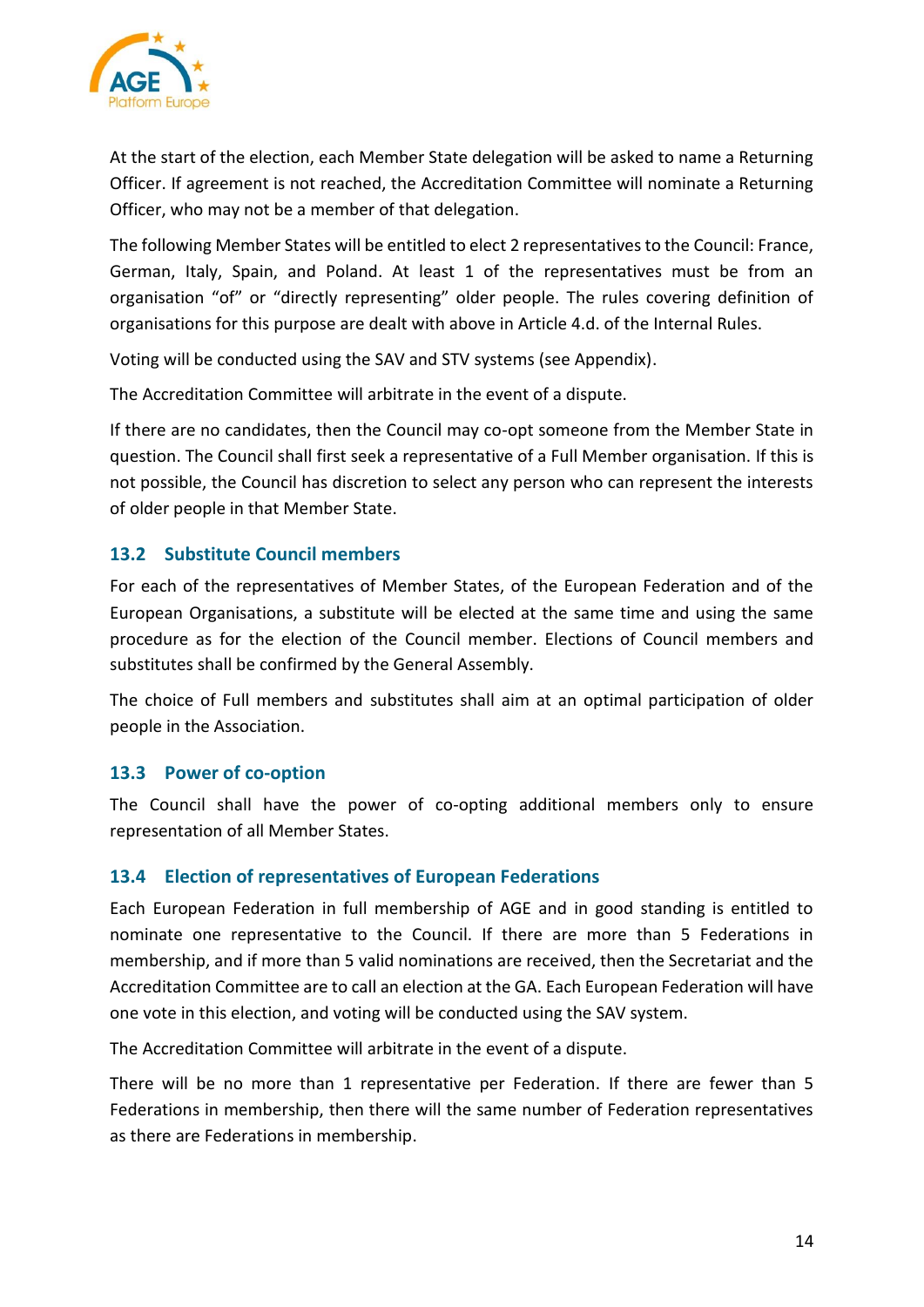

## <span id="page-14-0"></span>**13.5 Representatives of European Organisations**

All European Organisations in full membership of AGE and in good standing will have 1 vote in the election of the 2 representatives of European Organisations to the Council. No European Federation, or National or Regional Association may vote in this election.

Elections will be held during the course of the General Assembly.

All European Organisations eligible to vote in the election are entitled to nominate 1 candidate. Nominations must be made in writing to the Secretariat at least 48 hours before the start of the General Assembly.

The European Organisations will be asked to name a Returning Officer. In the event of an election, voting will be by the SAV system (see Appendix).

The Accreditation Committee will arbitrate in the event of a dispute.

#### <span id="page-14-1"></span>**13.6 Bye-elections and vacancies**

If a Council member resigns, there will be a bye-election at the next General Assembly. If a new member is elected more than half-way through the term of the out-going member, the new member will be entitled to stand again twice.

#### <span id="page-14-2"></span>**13.7 National co-ordinations of AGE members**

To facilitate and support members' involvement in AGE work and decision-making process, Council members may set up formal or informal national co-ordinations to consult with all AGE members in their country on a regular basis.

#### <span id="page-14-3"></span>**Article 14: Powers of Council members**

If a Council member is unable to attend a meeting, he/she shall inform his/her substitute and forward all relevant information to enable the substitute to take action on his/her behalf at the Council meeting.

To enable substitutes to replace their Council member at any time, all information and documents sent to Council members will be copied to the substitutes.

#### <span id="page-14-4"></span>**Article 15: Meetings, working methods and decision-making process**

The draft agenda shall be sent to all Council members and substitutes together with the call for meeting at least two seeks prior to the meeting.

In the case of an important decision that cannot wait for the next meeting of the Council, the Executive Committee may seek the advice or consent of the Council in writing<sup>9</sup>.

<sup>&</sup>lt;sup>9</sup> See Article 19.4 of the Internal Rules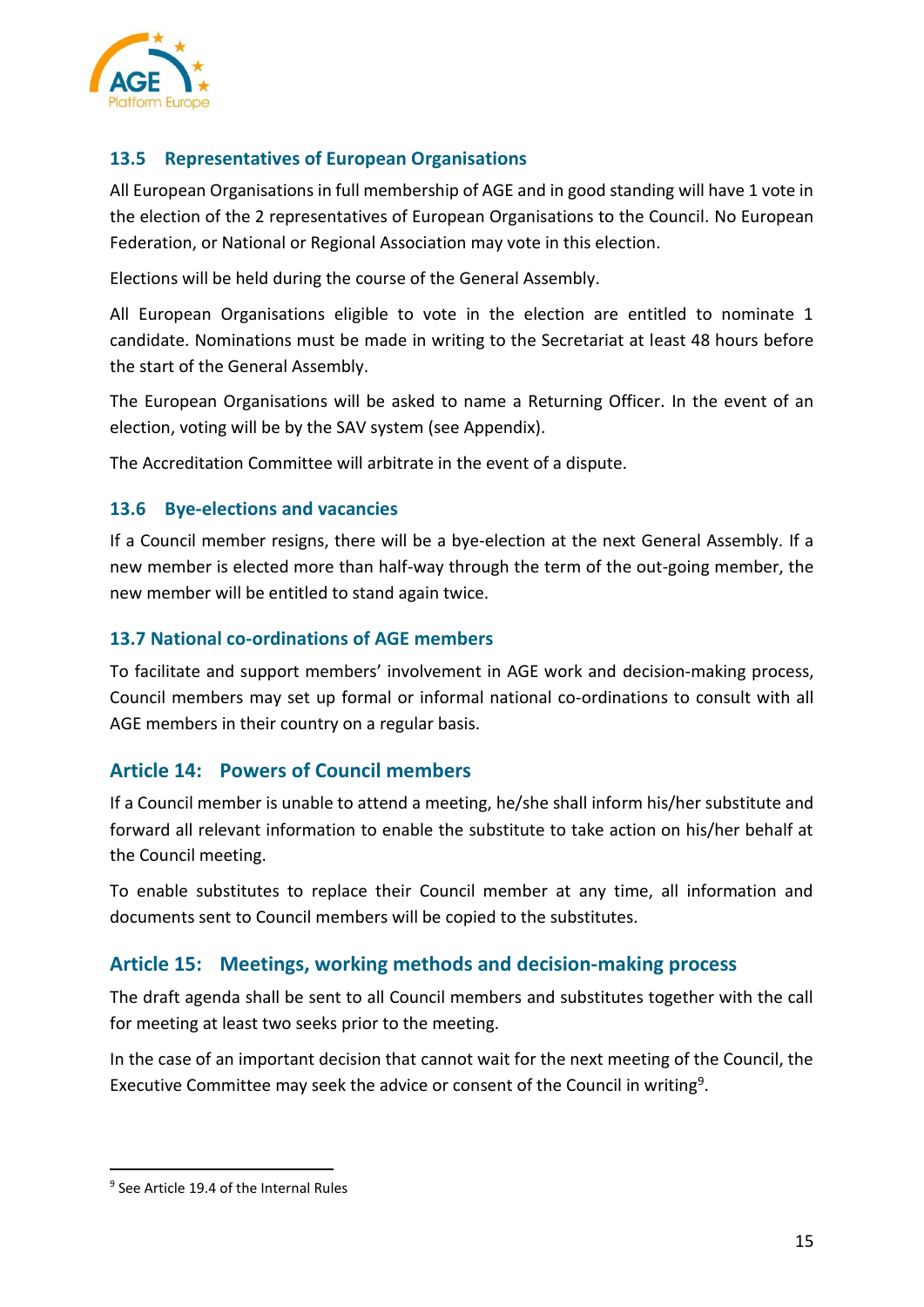

With the permission of the President, the Council may invite members of staff and other persons to attend all or part of the Council meetings as advisers or observers.

There is no automatic entitlement to travel, accommodation or subsistence expenses in connection with attendance at Council meetings. The Executive Committee, on the advice of the Secretariat, will consider for each meeting whether any help may be offered with expenses, and on what basis.

The Secretary General attends the meetings of the Council.

Another member of staff will attend to assist the Secretary if required,

Other members of staff may be asked by the Secretary General to present reports, answer questions, or to observe discussions on topics which are relevant to their work.

# <span id="page-15-0"></span>**Article 16: Executive Committee**

#### <span id="page-15-1"></span>**16.1 Elections for Executive Officers**

The Executive Officers will be elected by the Council from among its number at the first meeting of the Council following the General Assembly at the end of the term of office of the Members of the Executive Committee.

The Executive Committee will always act in the common interest of the Association and of the whole membership of the Association.

AGE members in countries with only one representative at the Council ('small' and 'medium' size countries) can have their substitute to attend AGE Council when their representative is elected at the Executive Committee to ensure that their national perspective continues to be adequately represented. In the event of physical meetings, both the Executive Committee member and the substitute representative will see their expenses reimbursed. However, the concerned country(ies) will still have only one vote and cannot nominate a new substitute to represent their country. Country's Full members designate among themselves which one of the representatives has the vote at the Council meeting."

#### <span id="page-15-2"></span>**16.2 Terms of office of Members of the Executive Committee**

When a Council member is elected at the Executive Committee, this nomination is valid for three years from the date of his/her election by the Council and is renewable once. If his/her mandate at the Council ends during that period, the mandate can be prolonged by up to three years to enable him/her to fulfil his/her Tasks at the Executive Committee, provided that he/she is re-elected/nominated as the representative of his/her country or category of member.

## <span id="page-15-3"></span>**16.3 Gender balance**

In electing the Members of the Executive Committee, the Council must ensure that out of the President and the 4 Vice-Presidents, there must be at least two women and at least two men.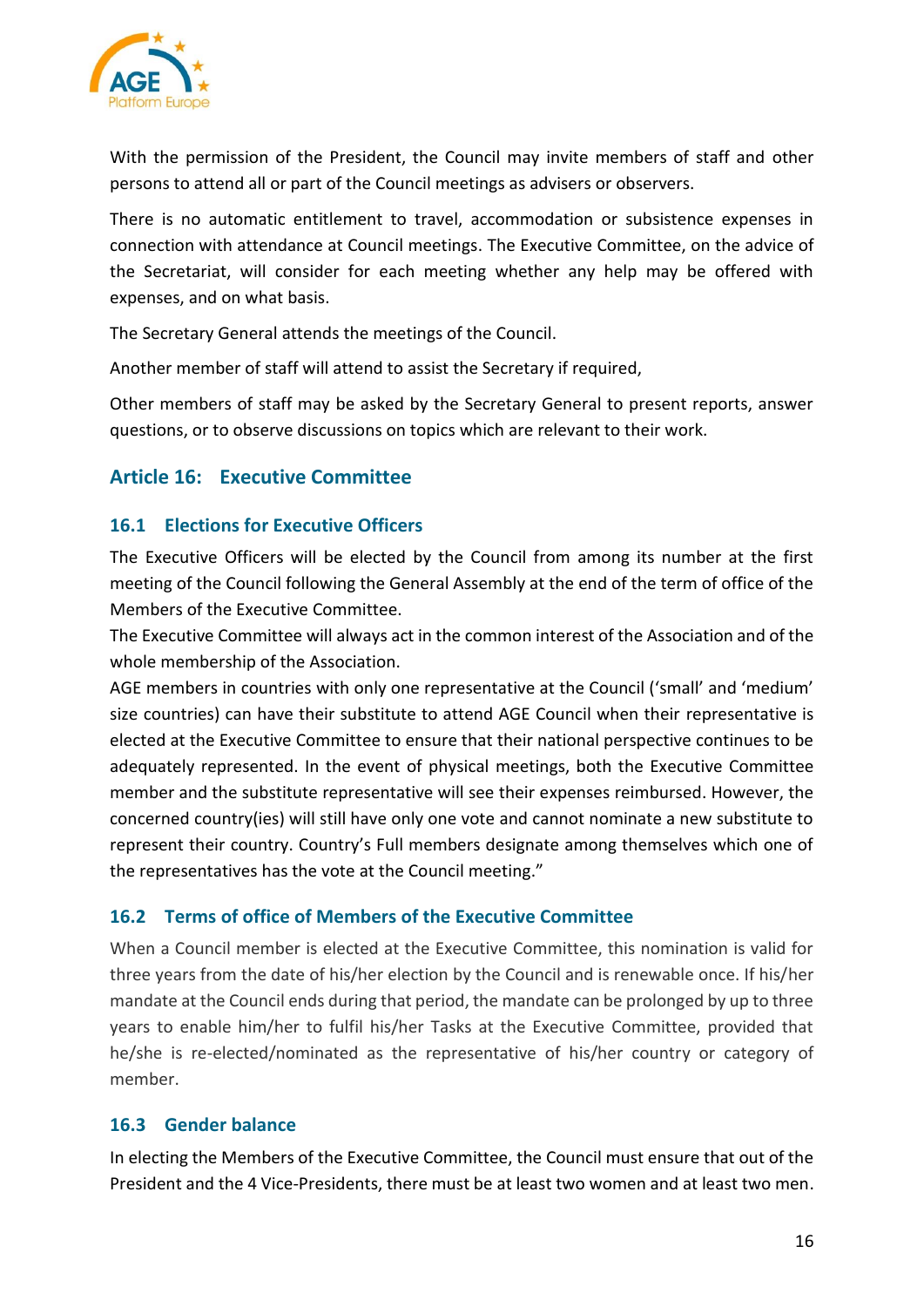

#### <span id="page-16-0"></span>**16.4 Candidates and voting**

Any member of the Council may stand for election for Executive Officers except where the rules on Terms of Office (16.2 above) prevent them doing so. Every member present at the meeting shall have 1 vote, and voting will be conducted using the SAV system.

The elections for the posts will take place in the sequence: Vice-President, Vice-President, Secretary and Treasurer. The President will call for nominations for each post at the beginning of the election for that post.

After the first election for a Vice-President, the President will rule on the implications of the requirement of gender balance for the candidates for the second election for a Vice-President.

Candidates may stand for as many posts as they wish.

## <span id="page-16-1"></span>**16.5 Powers and functions**

The Executive Officers must adhere to and comply with AGE principles. They must always act in the best interest of the Association and in accordance with the agreed policies and code of conduct.

The Executive Committee is collectively responsible for ensuring that decisions taken by the Council are carried out and for taking the administrative and executive actions for which it has been mandated by the Council.

The role of the Vice-Presidents is to support the President in his/her functions and to perform the duties of the President if the President is absent or unable to act.

The Secretary is responsible for ensuring that minutes of meetings are recorded and the report is drafted within a reasonable deadline after each meeting.

The Treasurer is responsible for the overall management of the finances, including the preparation of the budgets in cooperation with the Secretary General and Office Manager.

An Executive Officer is nominated by the Executive Committee – in consultation with the whole staff team – to act as Staff Liaison.

Where appropriate, the Secretary General may delegate the Task of representing AGE in an external event to a member of the Executive Committee or to another Council member or expert. Participation of Executive Committee and Council members as well as AGE experts in external events should be encouraged to make the best use of the expertise available in the network and promote the active involvement of AGE members in the network.

#### <span id="page-16-2"></span>**16.6 Working methods**

All persons mandated to represent AGE will be guided in their public statements by the established policies and positions of the organisation and will consult the Secretary General on the statements they will make in public on behalf of the organisation.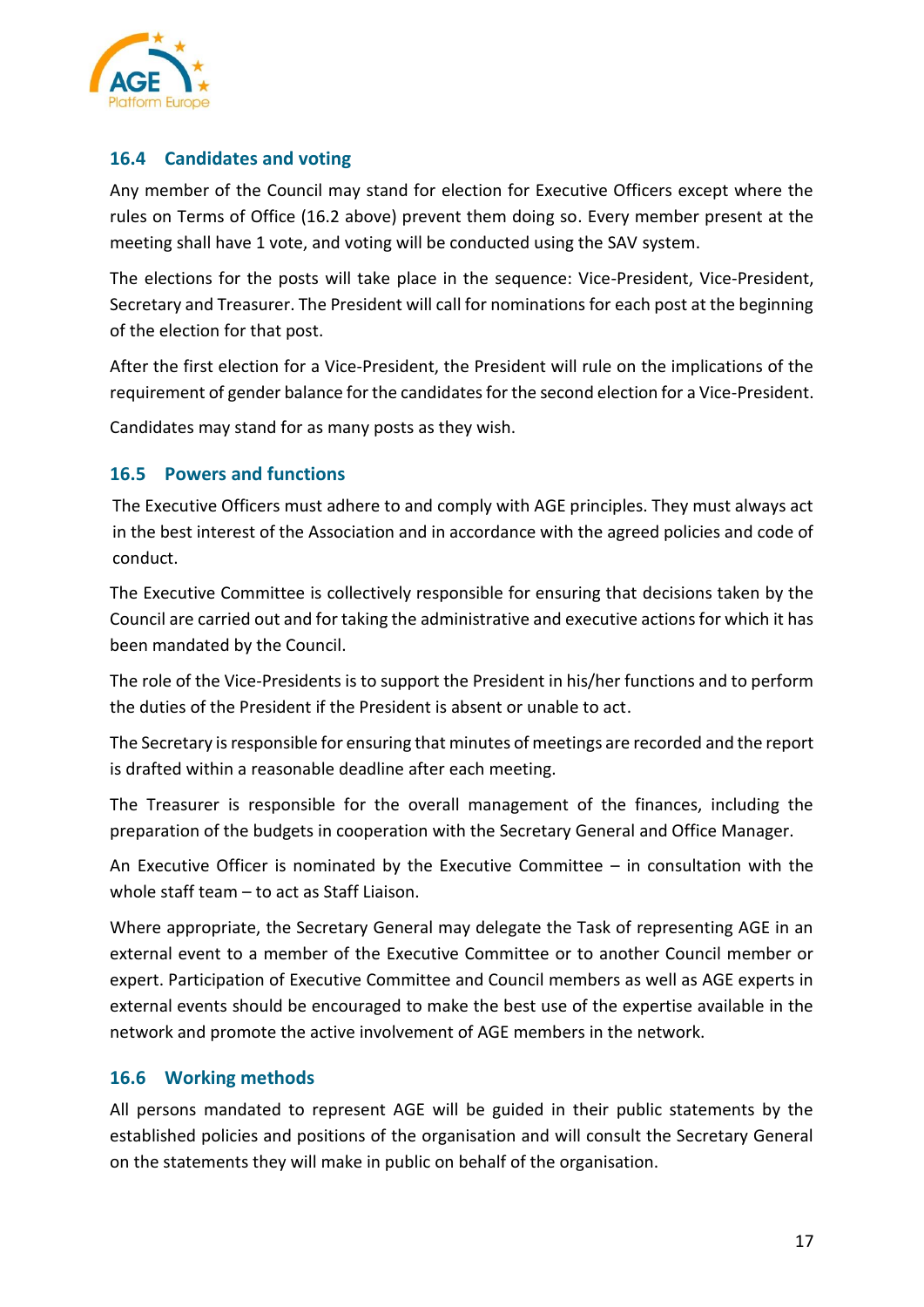

# <span id="page-17-0"></span>**Article 17: Accreditation Committee**

The Accreditation Committee shall meet up to four weeks prior to each Council meeting to examine applications received within the deadline of four weeks prior to a Council meeting. The Chair of the Accreditation Committee reports back to the Council after consultation with the Executive Committee. In case the Chair is unable to attend the Council meeting, another member of the Accreditation may replace him/her.

# <span id="page-17-1"></span>**Article 18: Other Committees**

#### <span id="page-17-2"></span>**18.1 Nomination of Task Forces**

In accordance with Article 18 of the Statutes, the Council may decide to set up other committees such as Task Forces. They can be either ad hoc or permanent.

Task Forces are internal working and advisory bodies composed of experts nominated by the Council. Members of Task Forces have no external representative role except when mandated by Secretary General to represent AGE's views at a specific event.

All Full members can nominate experts for the Task Forces based on clear job descriptions and expert profiles. Experts can join more than one ad-hoc Task Force and there are no limits in the number of experts who can join from a same country. Council members will just be asked to check that they have no major concern with any of the nominees from their country (such as for example link with the industry).

#### <span id="page-17-3"></span>**18.2 Role of Task Forces**

The Task Forces play a key role in helping AGE implement its objectives and work programme in their respective policy field: they bring the national perspective into AGE's work and help the Secretariat draft common statements on the policy areas they work on. These statements are then submitted to the AGE Council for discussion and approval.

AGE's mission is to influence EU policies on the basis of its members' feedback and grass-roots evidence and AGE general policy guidelines agreed by the General Assembly. Task Forces collect feedback from both members and external experts on a range of dossiers which are on the EU agenda and can have an impact on older people and our members' policy priorities.

New Task Forces can be formed if needed (when new dossiers are put on the EU agenda). In this case, the Executive Committee will propose additional topics to the Council. Some Task Forces, working on specific and/or short-term policy process/dossier, will be also closed down once their mission (position paper, contribution to a consultation etc.) is fully accomplished.

Task Forces will function mainly virtually i.e. their experts are expected to contribute on regular basis to implement the overall AGE work program and specific objectives of respective thematic Task Force. When needed a core group composed of the most active members will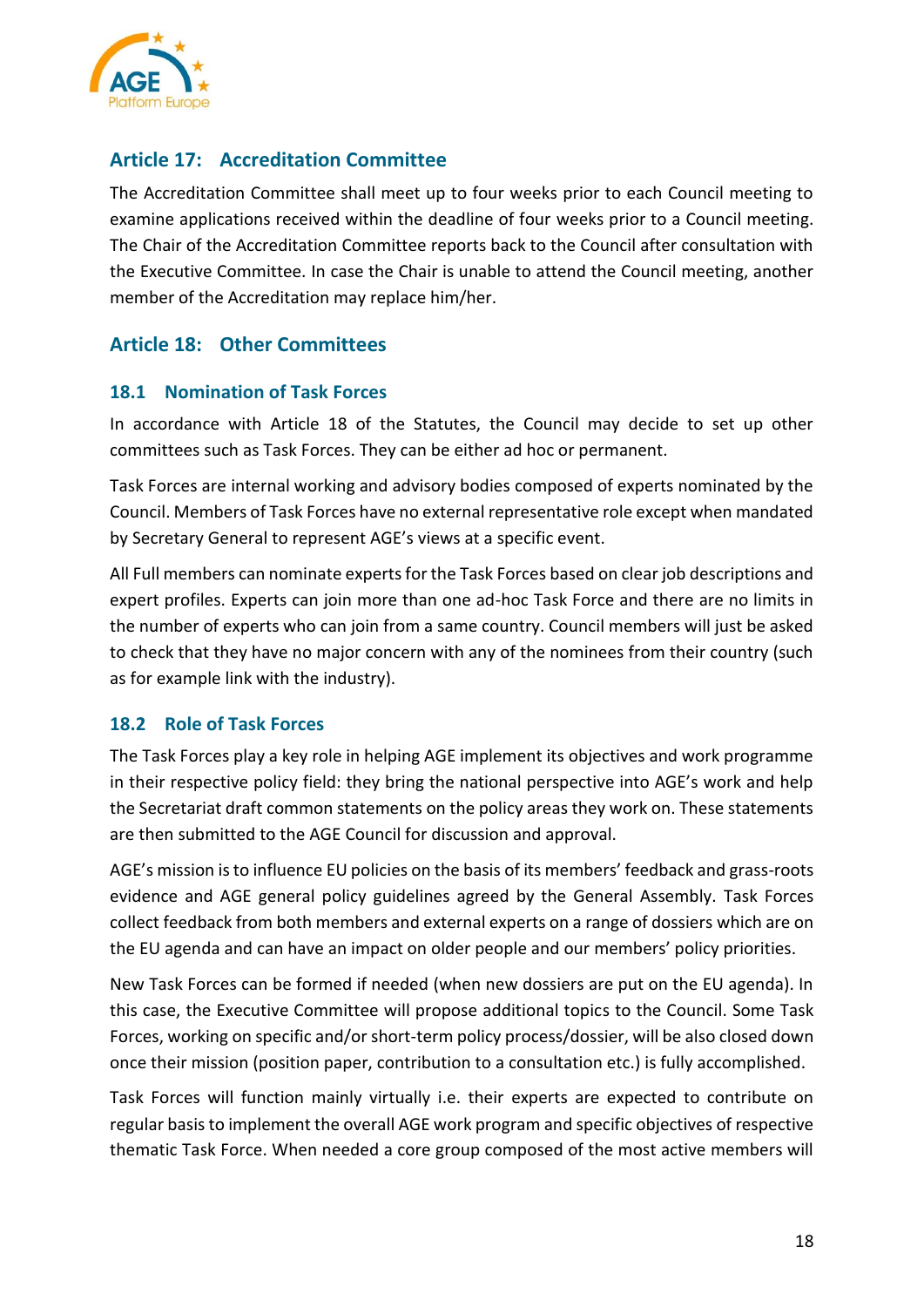

meet physically Webinars and other electronic means will be tested to create more opportunities for experts to communicate among their ad hoc group and cross groups.

The role of experts participating in Task Forces is to:

- o contribute their expertise to AGE's work at EU level while taking account of the views of AGE members in their country.
- $\circ$  provide a first contact point at national level for discussion on AGE's work in the relevant area.
- o devote time to support AGE's work by responding to requests for information and consultations sent by the Secretariat.

#### <span id="page-18-0"></span>**18.3 AGE Task Forces**

#### **The following Task Forces have been set up in 2014:**

- 1. **Age-Friendly EU**: Mobilisation for age-friendly environments
- 2. **European Semester**
- 3. **Human rights**, age discrimination
- 4. **Employment** of older workers
- 5. **Active citizenship** and participation
- 6. **Adequate income** for a dignified life in old age
- 7. **Poverty**: Fight against poverty and social exclusion
- 8. **Consumers' rights**
- 9. **Financial services**: insurance products, second and third pillar pension products, etc.
- 10.**Healthy ageing**
- 11.**Dignified ageing**: protection against elder abuse, access to and quality of long-term care
- 12.**Accessibility**, Mobility and New Technologies
- 13.**Standardisation**
- 14.**Senior tourism**

#### <span id="page-18-1"></span>**Article 19: Secretariat**

AGE Secretariat is responsible for the administrative day-to-day management of the association and for liaising with the EU institutions.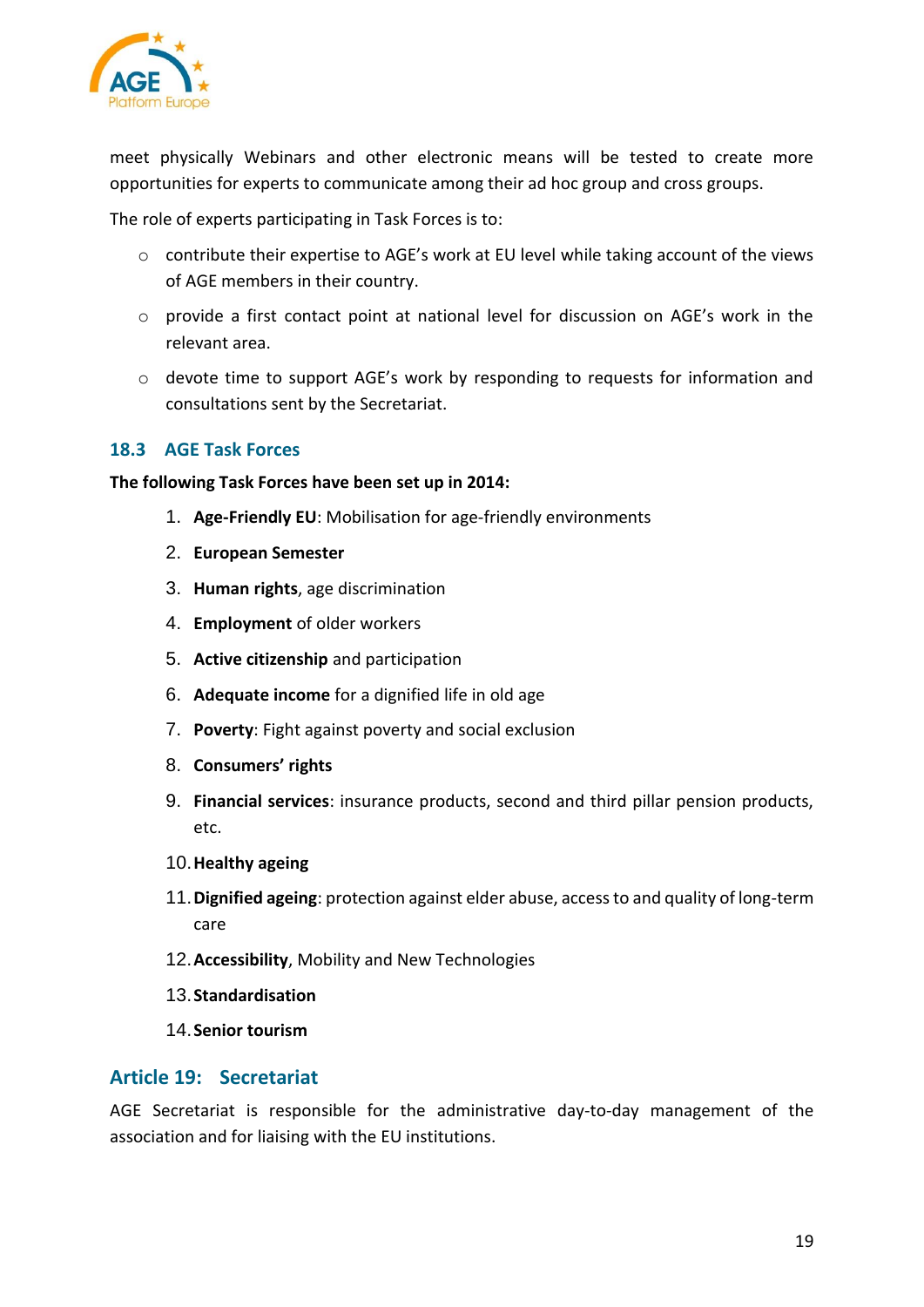

The full composition of the Secretariat and responsibilities of each staff member are posted on AGE website at: <http://www.age-platform.eu/about-age/age-secretariat>

The staff designates collectively a "staff trusted person", a person who is willing to provide support and advice to all staff in between staff evaluations. The staff trusted person can be nominated internal staff evaluator by the Executive Committee.

#### <span id="page-19-0"></span>**19.1 Nomination of AGE representatives in external events and bodies**

For ad-hoc external representation of AGE in events, meetings, etc. the Secretary General is responsible for selecting the best profile in consultation with the concerned staff members and Executive Committee if relevant. Priority should be given to the active involvement of members and experts when they have the right profile.

For long-term representation of AGE in external bodies, Advisory Groups, etc. the Secretary General consults first with the relevant staff members and expert groups to find the best profiles. S/he sends a proposal with justification to the Executive Committee and/or Council (if time allows for a consultation of the Council). If there are differences of views, a vote is organised. The nomination is signed by the President.

#### <span id="page-19-1"></span>**19.2 Recruitment and staff evaluation**

The Secretary General is responsible for the appointment of staff, in consultation with the internal staff evaluator. They must give due regard to equal opportunities in the recruitment process, and further seek a balance within the Secretariat that reflects the different languages and Member States of the EU.

The internal staff evaluator assists the Secretary General in the yearly evaluation of staff. The President and internal staff evaluator are responsible for the yearly evaluation of the Secretary General. The internal staff evaluator and Secretary General report to Executive Committee and must make their decisions on the basis of objective and transparent criteria.

# <span id="page-19-2"></span>**19.3 Relationship between the Secretariat, the General Assembly, the Council and Executive Committee**

The Secretary General has sole responsibility for the day-to-day management of staff, who report to the Secretary General. The member of the staff trusted person is available to support staff members on such issues.

The Secretary General reports to the Executive Committee. The Executive Committee shall give thought to ensuring that appropriate support, management and opportunities for personal development are provided to the Secretary General.

The Secretary General attends the regular meetings of all governing bodies of the Association. Another member of staff will attend to assist the Secretary if required.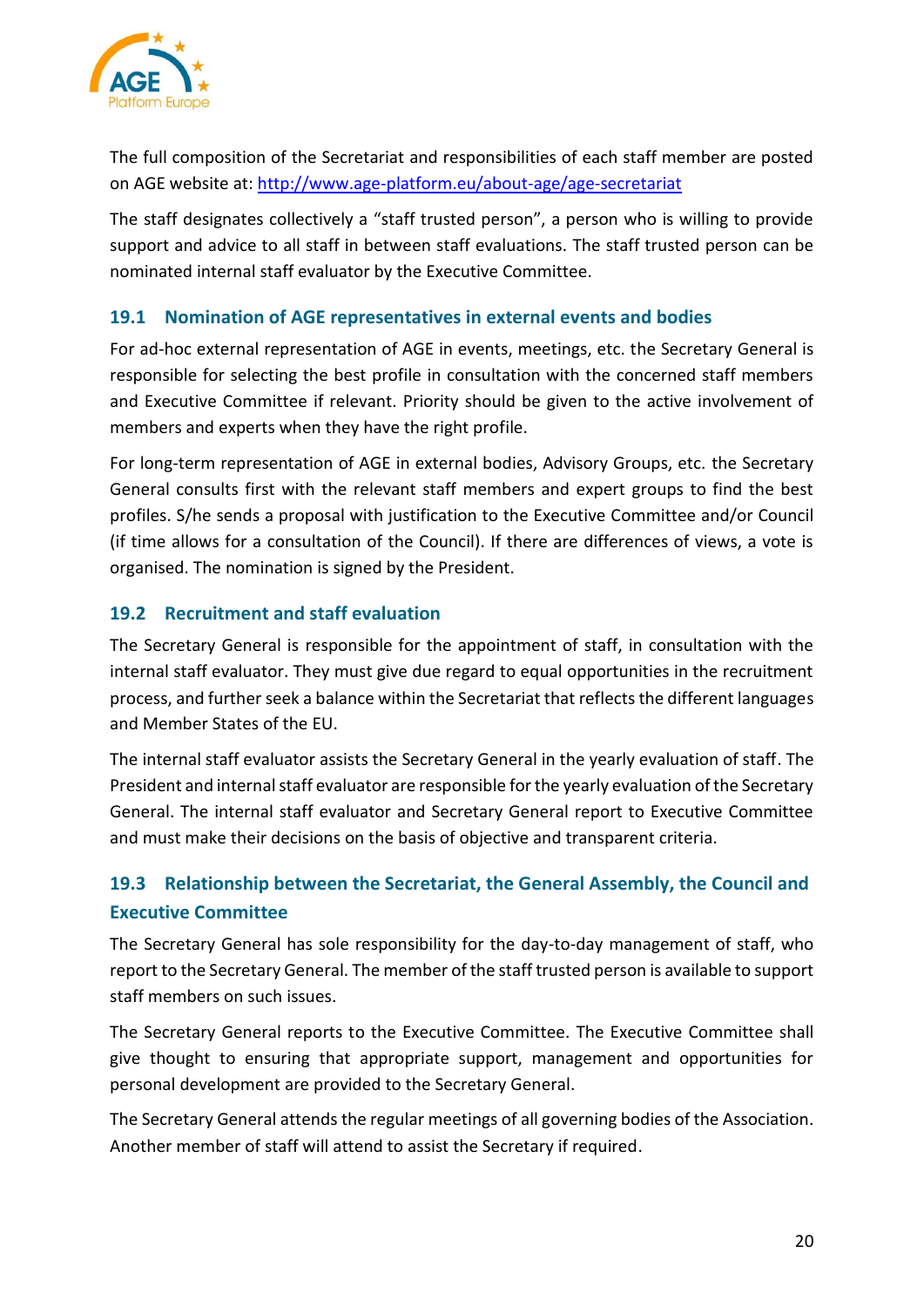

## <span id="page-20-0"></span>**19.4 Ensuring the principle of membership involvement**

AGE works on the principle that all members have their say in all AGE's activities in relation to policy development and influencing. Ideally, there will be enough time to develop AGE's position on specific policy issues as they arise. To this effect Task Force are set up, which will work closely with the secretariat.

In practice however, it is not always possible to consult members, due to short deadlines or unexpected developments. In the interests of older people, where these are clear, and in order that AGE is seen by policy-makers as an effective representative of its members and as being well-informed about the needs of older people, it may be necessary on some occasions to respond without full consultation.

The following framework will apply:

- a. The General Assembly will receive and vote on the annual work programme, which it is the responsibility of the Secretariat to propose. This proposal should be based on earlier consultation with members, and will refer to the political agenda of the EU institutions as a guide to AGE's policy work.. This does not mean that certain issues, which are not part of the formal EU policy agenda, cannot be addressed. Initiatives can (and should) be taken in relation to topics, which are not part of the EU agenda yet, since AGE should also stimulate the EU institutions to launch activities in areas, which are of importance to older people. In other words, AGE should be proactive as well as reactive in its choice of fields of work. The proposal to the GA will include timely information about the likely sources of funding available for different areas of work, and will link the work proposed to the resources required to carry it out.
- b. The work programme will contain the policy domains where AGE should be active, and specify the aims and intended outcome of AGE's actions in these domains. The Task Forces are asked to help AGE implement its work programme.
- c. A general statement of AGE's principles will function as guidelines for all policy work. This will be developed on the basis of the Preamble to the Statutes and agreed by the General Assembly.
- d. The work programme sets the general framework. When developments arise, members will be informed by the secretariat, using whatever means of information is most appropriate. Members are expected to take the initiative in alerting the secretariat to their interest in particular areas.
- e. The secretariat should facilitate concrete membership involvement by
	- organizing and running Internet debates
	- providing detailed briefings
	- summarising documents to which a response is required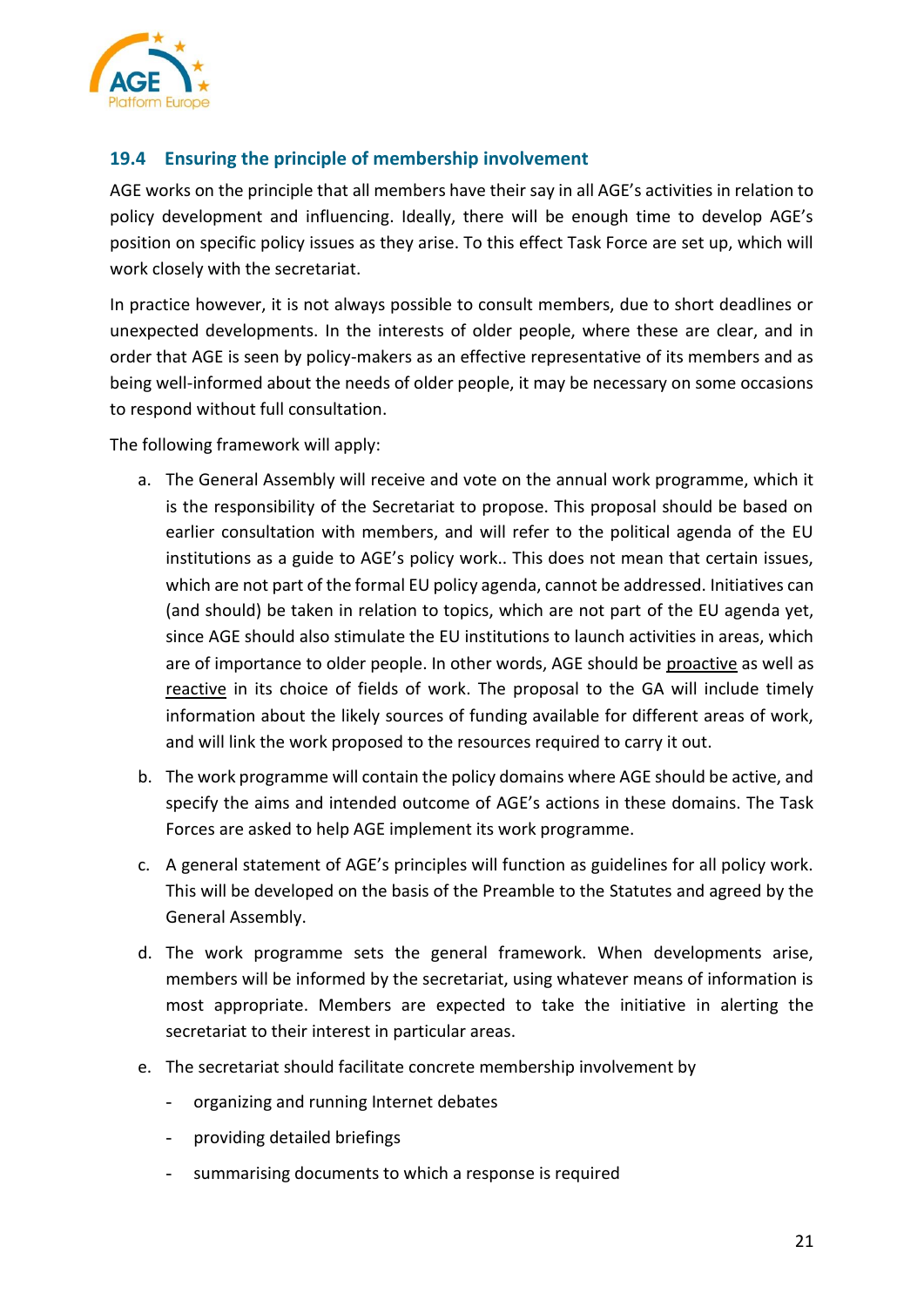

- producing a first draft of a position, statement or letter
- compiling and integrating received comments
- finalising the position, statement or letter
- disseminate this to AGE members and the EU institutions
- facilitate the involvement of AGE members in EU funded projects
- f. When immediate action is required, the secretariat should respond, in consultation with the Council. The following procedure has been agreed after consultation:
	- the secretariat prepares a response (letter/position/statement)
	- this is sent to the Council, together with the information/background documents which is being responded to (Commission document, EP report, Council agenda or whatever applies). The Secretariat will also ensure that Council members are reminded of any existing statements of policy agreed by the organisation that are relevant to the topic under discussion. Where there is an existing policy position, the Council will make consistency with this position the main criterion for deciding on the substance of the proposal from the Secretariat
	- the Council should respond within a short time-frame
	- if no comments are received, the text can be sent as the formal statement by AGE
	- if minor suggestions for changes are made the text can be adapted by the Secretariat and sent out
	- if there are severe disagreements on issues of substance it should not be sent out and should be discussed with the Executive Committee who makes the final decision
- g. In instances where consultation is difficult  $-$  for instance, drafting and tabling amendments to Parliament reports (see below), the secretariat should have the possibility to act, informing the Council afterwards. Where consultation is not possible, the Secretariat will be guided by the agreed policy statements of the organisation, where such statements exist, and the Council will judge the substantive points made by the Secretariat on behalf of the organisation on the basis of their consistency with such statements.

The following working definitions of whether consultation is feasible or not feasible will be used by the organisation:

Instances where consultation is feasible:

- formal consultations by the Commission if sufficient time is provided for. Members who have indicated their interest when the work programme was adopted will be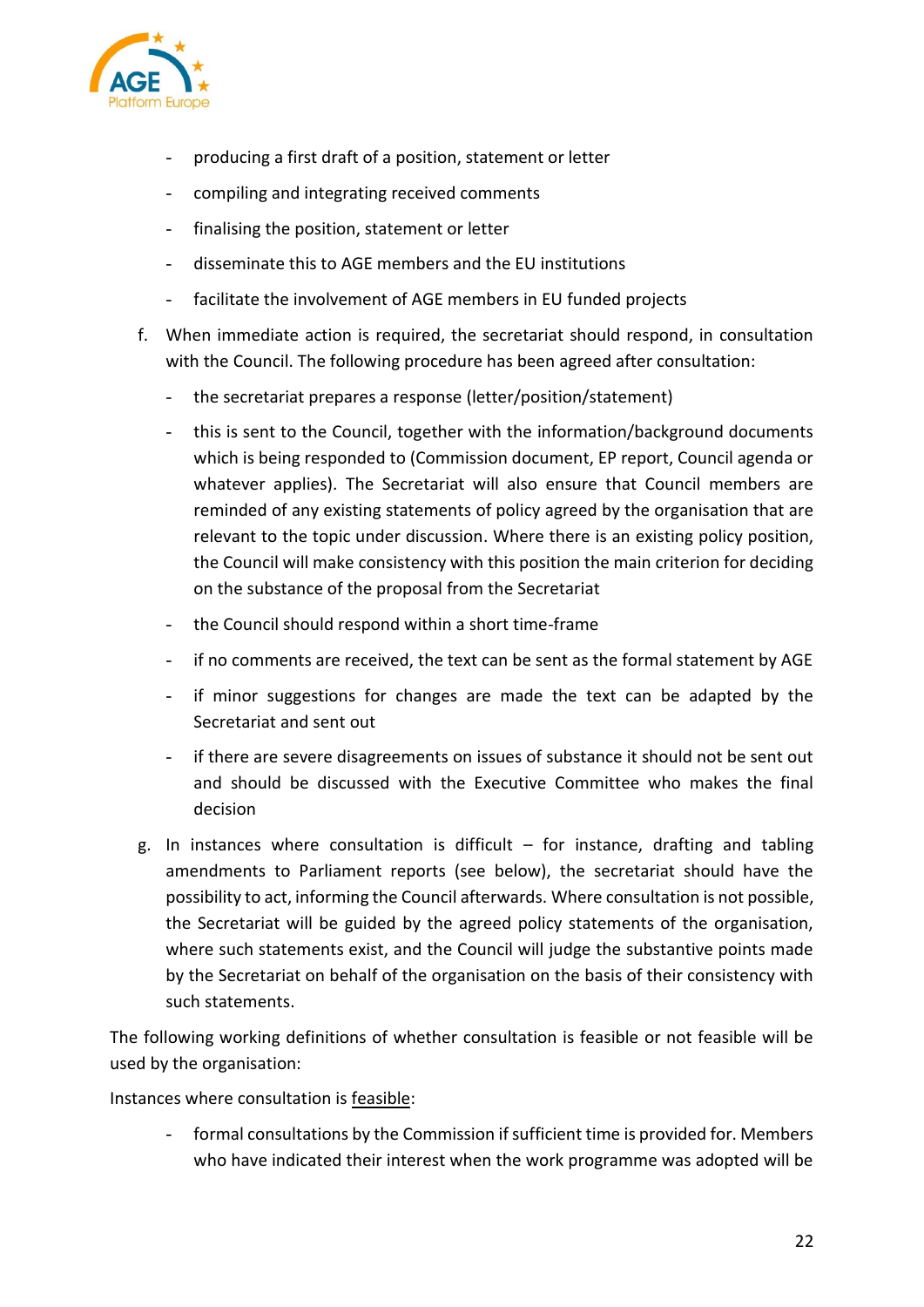

consulted. When urgent issues arise which are not part of the work programme, all members should be informed and asked if they would like to contribute to the response.

- position papers on documents issued by the EU institutions (usually Commission)

Instances where consultation is more difficult:

- Letters to 'summits' (even if the summit agenda is known, the content of documents under discussion can change considerably);
- Letters to Ministers in Council meetings (same reason as above);
- Amendments to European Parliament reports (very short and often changing deadlines).

#### <span id="page-22-0"></span>**19.5 Notices**

Whenever the Statutes or the Internal Rules require documents to be submitted in "writing" this shall mean using any of the following means of written communication: letter, fax, e-mail.

# <span id="page-22-1"></span>**VII – Funds, Accounts and Budgets**

#### <span id="page-22-2"></span>**Article 20: Funds**

All accounts and budgets shall be in Euro.

#### <span id="page-22-3"></span>**Article 21: Gifts and loans**

AGE may accept gifts and loans, provided that this does not affect its independence and AGE remains free to set its own priorities. Gifts and loans to AGE, either from hand to hand or by testament, shall not have effect if they are not authorised by the Council and do not comply with the law.

#### <span id="page-22-4"></span>**Article 22: Audit**

In compliance with the Belgian Law, the General Assembly must mandate every year a certified auditor to audit the accounts.

If needed the Executive may also hire a certified accountant to help the Secretariat in the daily management of the finances.

The Secretary General will assist the Treasurer in organising the external audit of the annual accounts and will monitor closely the overall management of finances for which he/she is responsible.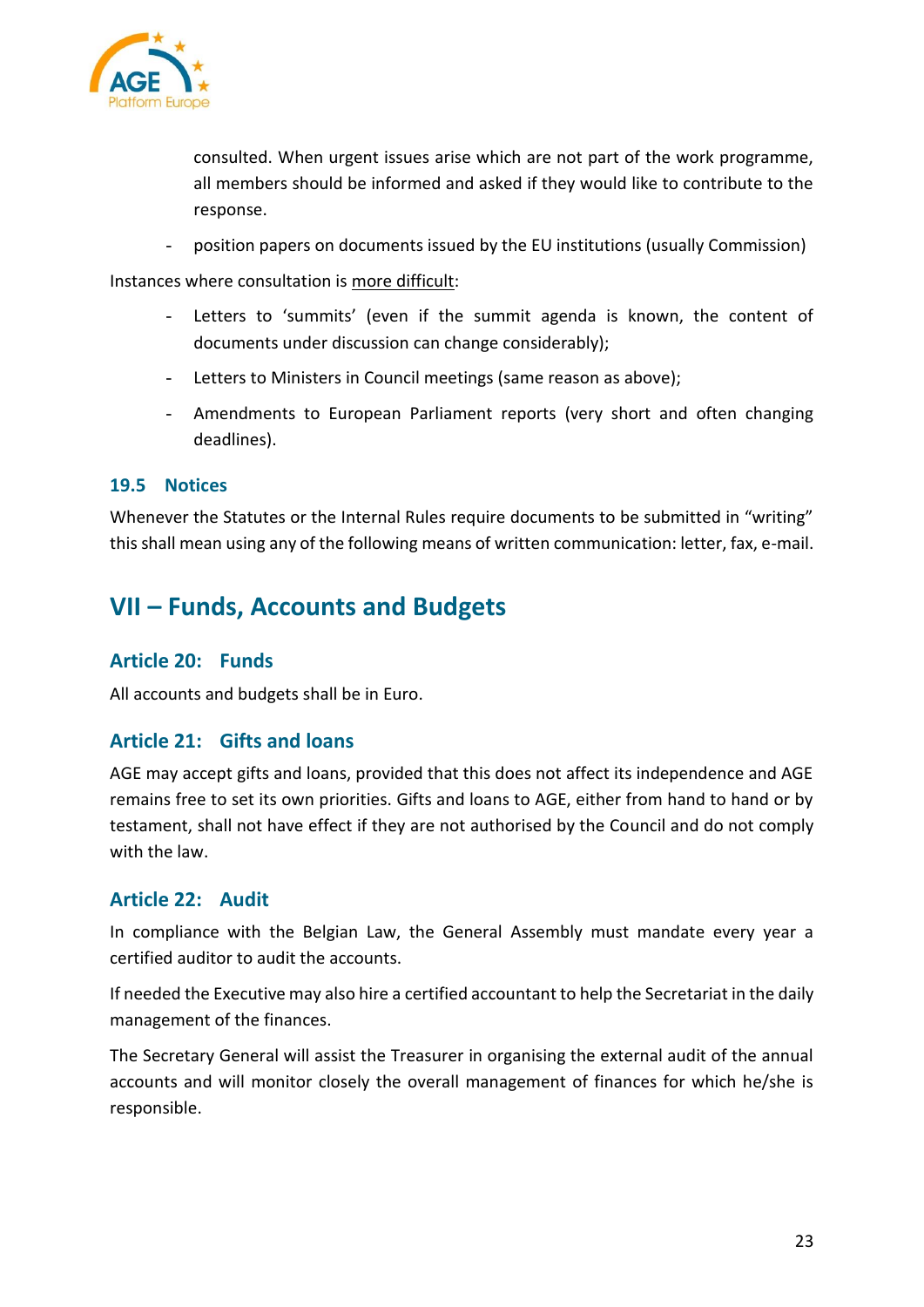

# <span id="page-23-0"></span>**Article 23: Internal Rules' amendment**

The Council may amend the Internal Rules as needed from time to time. Amendments to the Internal Rules require a majority voting of two third of the votes present or represented.

# <span id="page-23-1"></span>**Article 24: External Representation**

The President and Secretary General are responsible for reporting back to the Council about any statements made on behalf of AGE.

The Secretary General represents the organisation publicly, and in external meetings.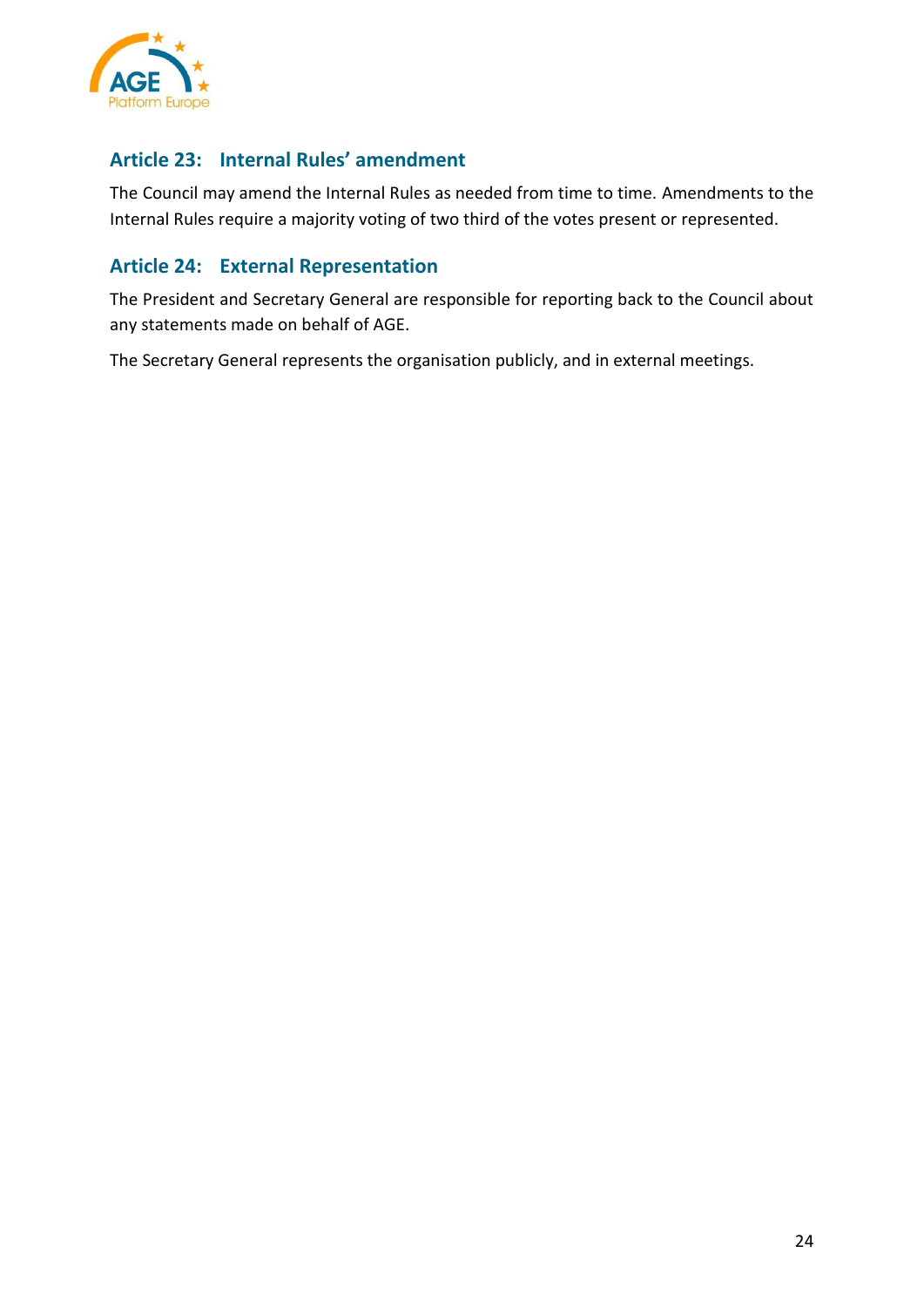

# <span id="page-24-0"></span>**ANNEX 1**

# <span id="page-24-1"></span>**STATEMENT OF COMPLIANCE TO THE RELEVANT ELIGIBILITY CRITERIA AND OF ADHERENCE TO THE GUIDING PRINCIPLES OF AGE Platform Europe (AGE)**

On behalf of the organization mentioned hereafter (hereinafter "the Organisation"), I declare that the Organisation complies with the eligibility criteria for membership in the requested category and is conversant with and accepts the Statutes, the Internal Rules and, in particular, the following Guiding Principles set out in the Preamble of the Statutes:

*AGE believes that the ageing of the population in Europe is an important historic achievement that should be celebrated by all Europeans, and that older and retired people should be valued as a resource for our society. However, demographic change is too often presented in negative terms, and the vast contribution of older people to society, often in a voluntary capacity, is overlooked and needs to be recognised. AGE believes that a change of attitudes is needed if society is to become a society for all ages.*

*AGE welcomes the recognition of the existence of age discrimination in Article 13 of the Amsterdam Treaty, and the creation of a power for the European Union to take action to combat age discrimination. AGE believes that age discrimination is a reality, and that it impacts negatively on the lives of individuals and on our communities and societies. AGE will challenge age discrimination in all spheres.*

*AGE believes that older people should be able to speak out on their own behalf. To this end, AGE places great importance on the leadership and active involvement of older people in all its activities.* 

*AGE recognises that older people are not a homogenous group, and that there is great diversity among older people. AGE acknowledges and respects this diversity.*

*AGE believes that there needs to be a greater recognition and understanding at European level of the impact of European policies on older people, and older people must have greater opportunities to promote and defend their rights and interests. AGE works for a more effective civil dialogue at European level, and ensures that civil dialogue recognises and takes account of older people.*